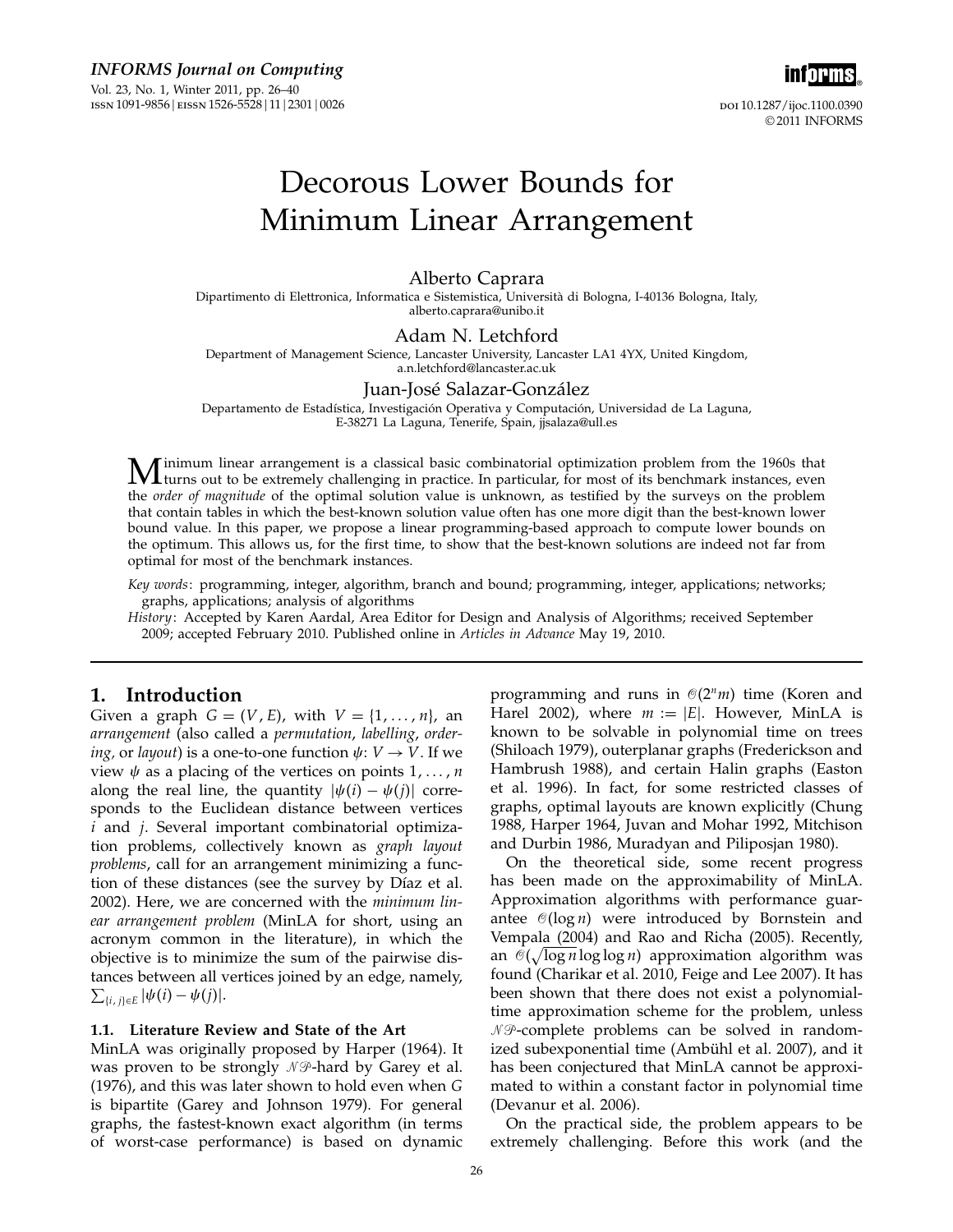subsequent work by Caprara et al. 2009, discussed in the conclusions), the best practical method to solve MinLA to proven optimality was the one based on dynamic programming mentioned above (which ruled out the possibility to solve instances with more than, say, 30 vertices). On the one hand, several heuristics were proposed for the problem (Koren and Harel 2002; Petit 2003a, b; Rodriguez-Tello et al. 2008; Safro et al. 2006) and tested on a well-established collection of benchmark instances (Petit 2001). On the other hand, it was so far impossible to certify that their solutions are close to optimal because, with the exception of three instances whose optimum is known by construction, the best lower bounds on the optimum are generally one *order of magnitude* smaller than the heuristic values.

The situation is illustrated in Petit (2003b), which, among other things, provides a clear picture of the situation concerning the practical solvability of MinLA. Moreover, this is testified in Table 1, in which we report the values of the best-known heuristic solution Best heur, as reported in Rodriguez-Tello et al. (2008), and the best-known lower bound value Best LB, taken from a table in Petit (2003b), along with the associated relative gap. Note that for instances hc10, mesh33  $\times$  33, and bintree10, the optimal value is known by the structure of the problem (and reported in column Best heur) and that the lower bound for  $mesh33 \times 33$  by the mesh method illustrated in Petit (2003b) is equal to the optimum by definition.

Table 1 Best-Known Solution Values and Lower Bounds for the MinLA Benchmark Instances

| Name               | $\sqrt{n}$ | m      | Best heur  | Best LB    | Gap $(\%)$ |
|--------------------|------------|--------|------------|------------|------------|
| ad95c              | 62         | 144    | 506        | 292        | 42.3       |
| qd96a              | 1,096      | 1,676  | 95,242     | 5,155      | 94.6       |
| ad96b              | 111        | 193    | 1,416      | 702        | 50.4       |
| ad96c              | 65         | 125    | 519        | 241        | 53.6       |
| gd96d              | 180        | 228    | 2,391      | 595        | 75.1       |
| c1y                | 828        | 1,749  | 62,230     | 14,101     | 77.3       |
| c2y                | 980        | 2,102  | 78,757     | 17.842     | 77.3       |
| c3y                | 1,327      | 2,844  | 123,145    | 23,417     | 81.0       |
| c4y                | 1,366      | 2,915  | 114,936    | 21.140     | 81.6       |
| с5у                | 1,202      | 2,557  | 96,850     | 19,217     | 80.2       |
| hc10               | 1,024      | 5,120  | 523,776*   | 349,525    | 33.3       |
| mesh33 $\times$ 33 | 1,089      | 2,112  | 31,680*    | 31,680     | 0.0        |
| bintree10          | 1,023      | 1,022  | $3,696*$   | 1,277      | 65.4       |
| randomA1           | 1,000      | 4,974  | 866,968    | 140,634    | 83.8       |
| randomA2           | 1,000      | 24,738 | 6,522,206  | 4,429,294  | 32.1       |
| randomA3           | 1,000      | 49,820 | 14,194,583 | 11,463,259 | 19.2       |
| randomA4           | 1,000      | 8,177  | 1,717,176  | 601,130    | 65.0       |
| randomG4           | 1,000      | 8,173  | 140,211    | 39,972     | 71.5       |
| 3elt               | 4.720      | 13.722 | 357,329    | 44.785     | 87.5       |
| airfoil1           | 4,253      | 12,289 | 272,931    | 40,221     | 85.3       |
| crack              | 10,240     | 30,380 | 1,491,126  | 95,347     | 93.6       |
| whitaker3          | 9,800      | 28,989 | 1,143,645  | 144,854    | 87.3       |

Note. Known optimal values are marked by an asterisk.

Table 2 Improved Lower Bounds Found by Our Method for the MinLA Benchmark Instances

| Name      | Our LB  | Gap $(\%)$ |
|-----------|---------|------------|
| gd95c     | 443     | 12.5       |
| gd96a     | 77,860  | 18.3       |
| gd96b     | 1,281   | 9.5        |
| gd96c     | 402     | 22.5       |
| gd96d     | 2,021   | 15.5       |
| c1y       | 59,971  | 3.6        |
| c2y       | 76,253  | 3.2        |
| c3y       | 113,801 | 7.6        |
| c4y       | 106,942 | 7.0        |
| c5y       | 88,741  | 8.4        |
| bintree10 | 3,696   | 0.0        |

# 1.2. Our Contribution

In this paper, we focus our attention on the computation of lower bounds for the problem. Our main final contribution is given in Table 2, showing that, for the instances with less than (roughly) 5,000 edges in the benchmark, the current best solutions are very close to fairly close to the optimum, with gaps that are (roughly) between 5% and 20%. We can also find improved lower bounds for the larger instances, but because our lower bounding procedure does not converge within a reasonable time limit, we preferred not to report the results here.

Our approach is based on the solution of a suitable linear program (LP), which involves variables that represent distances between vertices in the layout and contains exponentially many constraints, handled through separation. In itself, this is a very natural idea that has already been exploited in the literature. However, the key to our approach is, on the one hand, to limit to  $m$  the number of variables, and, on the other hand, to work with "strong" constraints that arise from the projection into our variable space of natural inequalities in the space of dimension  $\binom{n}{2}$  associated with the distances for all vertex pairs. This idea is implicit in Even et al. (2000), in which such an LP was introduced uniquely for theoretical purposes. In this paper, we significantly extend and explore computationally this idea. In doing so, we analyze the structure of the underlying polyhedron, deriving several classes of valid inequalities, proving that they are facet inducing, and discussing the associated separation problems.

The structure of the rest of this paper is as follows. In §2 we illustrate the LP that we will use, comparing it with the existing LP-based lower bounds for MinLA. In §3 we associate certain integer polyhedra with MinLA and derive various valid and facetinducing inequalities. The complexity of separation for these inequalities is discussed in §4. In §5 we describe our cutting plane algorithm and the associated computational experiments. Conclusions are given in §6.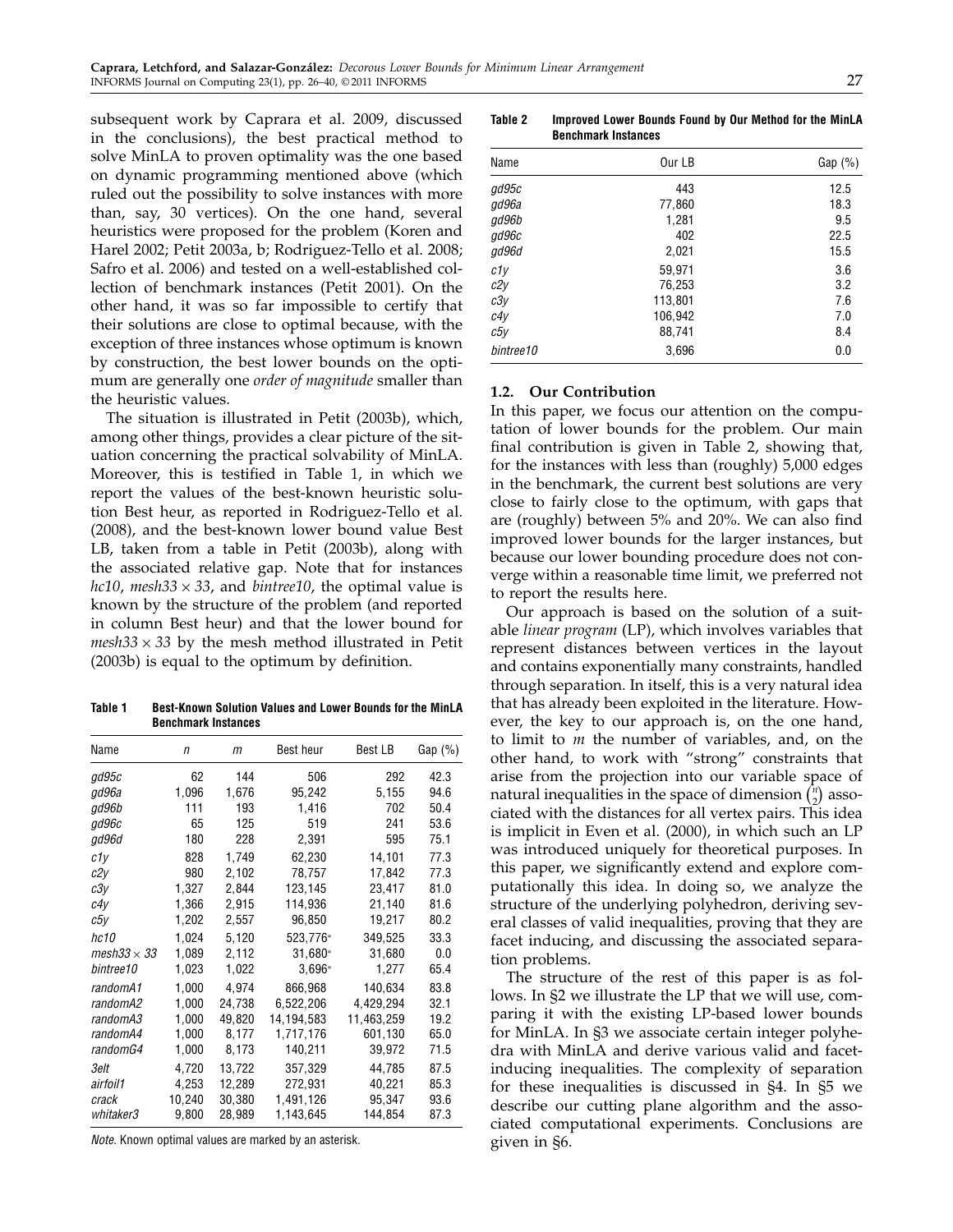# 1.3. Notation

Throughout this paper, we use the following customary notation. First of all, as already mentioned,  $n$  and  $m$  denote the number of vertices and edges, respectively, in G. For a given vertex  $i$ ,  $\delta(i)$  denotes the set of edges incident on vertex *i*, and  $N(i)$  the set of neighbours of  $i$ . We also use the standard binomial notation  $\binom{a}{b} = a!/(b!(a-b)!)$ . By subgraph G' of G we will always mean an *edge-induced* subgraph  $G'$  =  $(V(G'), E(G'))$  such that  $E(G') \subseteq E$  and  $V(G') \subseteq V$  is the subset of vertices of G that are endpoints of at least one edge in  $E(G')$ . For a subgraph  $G'$  of  $G$ , we will let  $LA(G')$  denote the optimal MinLA value for  $G'$ . We will sometimes consider the complete graph on  $n$ vertices, denoted by  $K_n = (V, F)$ , where F is the set of  $\binom{n}{2}$  vertex pairs in *V*. In the hope of improving readability, whenever possible  $e$  will denote a vertex pair belonging to the edge set E of G, whereas  $\{i, j\}$ will denote a vertex pair not belonging to E. We let  $\Psi$  denote the collection of the *n*! arrangements of *G*. Finally, given two vertices  $i, j \in V$ , we will let  $\mathcal{P}_{ii}$ denote the collection of the paths (viewed as sets of edges) in  $G$  from  $i$  to  $j$ .

# 2. Linear Programming Lower Bounds

MinLA is naturally formulated as an integer LP (ILP) as follows. For  $i, j \in V$ , let the binary variable  $x_{ij}$ take the value one if and only if vertex  $i$  is placed in position *j* (i.e., if and only if  $\psi(i) = j$ ). Moreover, for  $e = \{i, j\} \in E$ , let  $d_e \equiv d_{\{i, j\}}$  be a variable representing the distance between vertices  $i$  and  $j$ , i.e.,  $|\psi(i) - \psi(j)|$  (whose integrality does not need to be imposed explicitly). A straightforward ILP formulation is

$$
\min \sum_{e \in E} d_e,
$$
  

$$
\sum_{j \in V} x_{ij} = 1, \quad i \in V,
$$
  

$$
\sum_{i \in V} x_{ij} = 1, \quad j \in V,
$$
  

$$
d_{\{i,j\}} \ge |p - q|(x_{ip} + x_{jq} - 1), \quad \{i,j\} \in E, \ p, q \in V,
$$
  

$$
x_{ij} \in \{0, 1\}, \quad i, j \in V.
$$

A big disadvantage of this formulation, apart from the very large number of constraints, is that its LP relaxation admits the trivial solution  $x_{ii} = 1/n$  for all  $i, j \in V$ , and  $d_{ij} = 0$  for all  $\{i, j\} \in E$ , yielding a lower bound of zero. For this reason, the formulation appears to be of no practical use as it stands. However, for the closely related minimum bandwidth problem, suitable variants of this formulation turn out to be the basis of the best practical approaches to tackle the problem (Caprara and Salazar-González 2005). Unfortunately, these methods

are heavily based on the fact that the objective function is of bottleneck type and, apparently, cannot be used in the MinLA context (note in particular that these methods carefully avoid solving an LP by a general-purpose solver).

The above formulation is the textbook linearization of the quadratic objective function

$$
\min \sum_{\{i,j\} \in E} \sum_{p,q \in V} |p - q| x_{ip} x_{jq},
$$

subject to the classical assignment constraints on the  $x_{ij}$  variables; i.e., MinLA can be seen as a special case of the quadratic assignment problem. Because of the generality and difficulty of the quadratic assignment problem, and the relatively small size of the instances for which the state-of-the-art methods can find a provably optimal solution or even only compute a good lower bound, it appears that tackling MinLA as a quadratic assignment problem is not the best way to proceed (as also suggested by our preliminary computational results, based on the classical linearizationbased lower bounds).

# 2.1. A Sparse LP Relaxation

A natural idea to get lower bounds is to stick to the distance variables  $d_e$  and to introduce new constraints that these variables must satisfy. In fact, if one does not insist on having a formulation for MinLA, it is natural to get rid of the variables  $x_{ii}$ , whose only aim is to specify the position of the vertices, significantly reducing the number of variables if the graph is sparse (as is the case for the benchmark instances).

Natural conditions to impose on the distance variables  $d_e$  are the following rank inequalities. Given a subgraph  $G'$  of  $G$ , the rank inequality associated with  $G'$  imposes that the sum of the distances associated with the edges in  $G'$  must be at least  $LA(G')$ (several examples are given in the sequel). Considering a suitable collection  $\mathcal G$  of subgraphs of G, the corresponding LP relaxation is

$$
\min \sum_{e \in E} d_e,
$$
\n
$$
\sum_{e \in E(G')} d_e \ge \text{LA}(G'), \quad G' \in \mathcal{G}.
$$
\n(1)

(Note that the trivial lower bounds  $d_e \geq 1$  for  $e \in E$ are implicit in (1) if all subgraphs induced by a single edge are in *G*.) This LP relaxation was proposed in Liu and Vannelli (1995). Of course, the strength and the solvability of the relaxation depend on  $G$ . For instance, if  $G \in \mathcal{G}$ , the right-hand side of the associated rank inequality is  $LA(G)$ , thus solving the relaxation is equivalent to solving MinLA on G. On the other hand, if  $\mathcal G$  is the collection of all subgraphs induced by a single edge, the relaxation has the trivial solution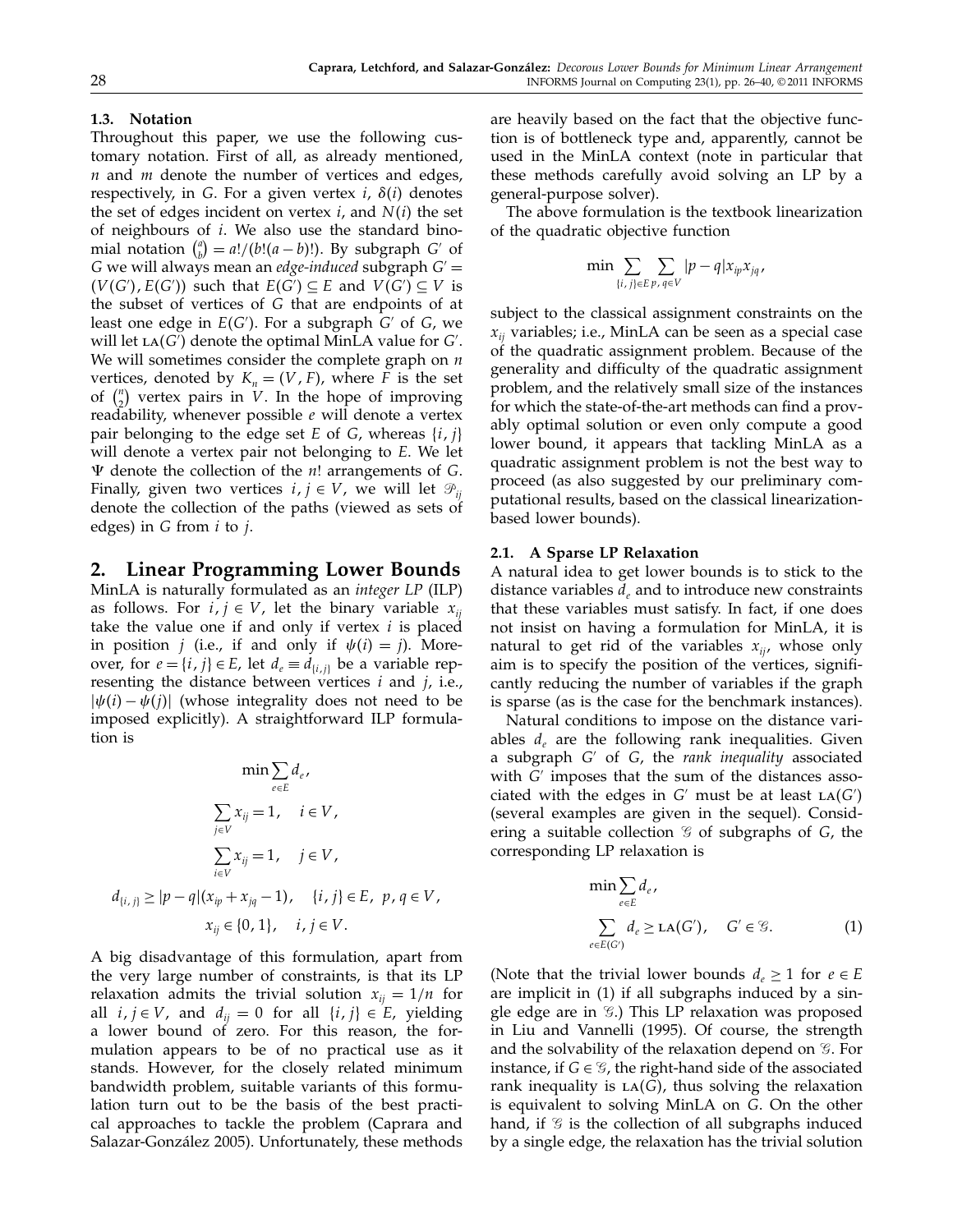

Figure 1 The Simple Graph  $G$  in Example 1 and an Associated Projected Inequality

 $d_e = 1$  for  $e \in E$ , yielding the useless lower bound m on LA(G). To get useful lower bounds, it is natural to consider in  $\mathcal G$  subgraphs  $G'$  for which not only computation of  $LA(G')$  is easy but also the separation of the constraints can be handled in practice (possibly via heuristics). A classical and relevant example is the one in which  $\mathcal G$  contains all the (edge-induced) stars of *G*, noting that for a vertex  $i \in V$  there are  $2^{|N(i)|} - 1$ edge-induced stars, one for each nonempty subset of  $N(i)$ , all of which may be useful for the LP relaxation. As discussed next, the separation of star inequalities is very easy (and the value LA(G') for a star G' is given by a simple formula). In Liu and Vannelli (1995), a few other simple structures in addition to stars are considered, even if the separation problem for these is not addressed explicitly, so presumably separation is heuristic in the computational results.

EXAMPLE 1. Consider the simple graph G with  $n = 7$  and  $m = 6$  illustrated in Figure 1(a), for which it is easy to check that  $LA(G) = 8$ . If we restrict  $\mathcal G$  to be the collection of the stars of G, the nondominated inequalities in (1) are  $d_{\{1,2\}} + d_{\{1,4\}} + d_{\{1,6\}} \ge 4$  and the trivial lower bounds  $d_e \geq 1$  for  $e \in E$ , and the corresponding optimal value of LP (1) is 7.

#### 2.2. A Dense LP Relaxation

The main advantage of LP relaxation (1) is the small number *m* of variables. However, if one extends the set of distance variables to all  $\binom{n}{2}$  vertex pairs, one may obtain a much tighter LP relaxation for the same collection of subgraph classes (e.g., if only stars are considered). Recall that  $K_n = (V, F)$  is the complete graph on *n* vertices, and let  $\mathcal K$  now be a suitable collection of edge-induced subgraphs  $K'$  of  $K_n$ . Let  $F(K')$ denote the set of edges in subgraph K . Introduce a binary variable  $d_{\{i,j\}}$  for each edge  $\{i,j\} \in F$ . The LP relaxation, in which only the objective function depends on G, is

$$
\min \sum_{e \in E} d_e
$$
  

$$
\sum_{\{i,j\} \in F(K')} d_{\{i,j\}} \geq \text{LA}(K'), \quad K' \in \mathcal{K}.
$$
 (2)

For instance, in case  $\mathcal X$  is the collection of all stars of  $K_n$ , for each vertex  $i \in V$ , there are  $2^{n-1} - 1$  inequalities in (2), one for each nonempty subset of  $V \setminus \{i\}.$ 

As it is, LP relaxation (2) has no advantage with respect to (1) because, by setting  $d_{\{i,j\}}$  to a sufficiently large value for  $\{i, j\} \notin E$ , we can satisfy all the constraints when  $K'$  is not a subgraph of  $G$ . However, we get an LP relaxation much stronger than (1) if we also impose the natural condition that the  $d$  variables define a metric, by the following triangle inequalities:

$$
d_{\{i,j\}} \le d_{\{i,k\}} + d_{\{k,j\}}, \quad \{i,j,k\} \subseteq V. \tag{3}
$$

An LP relaxation analogous to (2) and (3) was considered in Amaral and Letchford (2006) for a generalization of MinLA.

EXAMPLE 1 (CONTINUED). If we restrict  $\mathcal X$  to be the collection of the stars of  $K_n$ , (2) contains, among others, the inequality

$$
d_{\{1,2\}} + d_{\{1,3\}} + d_{\{1,4\}} + d_{\{1,5\}} + d_{\{1,6\}} + d_{\{1,7\}} \ge 12 \tag{4}
$$

that, jointly with the triangle inequalities  $d_{[1,3]} \leq$  $d_{\{1,2\}}+d_{\{2,3\}}, d_{\{1,5\}} \leq d_{\{1,4\}}+d_{\{4,5\}}, d_{\{1,7\}} \leq d_{\{1,6\}}+d_{\{6,7\}}$ and the trivial lower bounds, leads to an optimal value of  $7.5$  for LP  $(2)$  and  $(3)$ .

For LP relaxation (1), the metric condition can be imposed by the following path inequalities, which are exponentially many but can easily be dealt with as their separation simply requires computing shortest paths in G:

$$
d_{\{i,j\}} \leq \sum_{e \in P_{ij}} d_e, \quad \{i,j\} \in E, \ P_{ij} \in \mathcal{P}_{ij}, \tag{5}
$$

recalling that  $\mathcal{P}_{ij}$  denotes the collection of all paths in G from i to j.

#### 2.3. A Projected LP Relaxation

We can combine the advantages of the two previous LP relaxations—namely, the small number of variables of (1) and the relative tightness of (2) and (3) essentially by taking the latter and projecting it onto the variable space of the former. Roughly speaking, this amounts to replacing, in each rank inequality, a variable  $d_{i,j}$  by the sum of the variables  $d_e$  in the shortest path from  $i$  to  $j$  in  $G$  (and to removing the triangle inequalities). This projected relaxation can be handled in a way analogous to LP (2), in that the separation of rank inequalities is the same modulo precomputing the shortest paths between all vertex pairs, as explained in the following.

Formally, using the same variables as in (1), as well as the same notation as in (2), the projected LP relaxation is

$$
\min \sum_{e \in E} d_e
$$
\n
$$
\sum_{\{i,j\} \in F(K')} \sum_{e \in P_{ij}} d_e \ge \text{LA}(K'),
$$
\n
$$
K' \in \mathcal{K}, \{i,j\} \in F(K'), \ P_{ij} \in \mathcal{P}_{ij}, \quad (6)
$$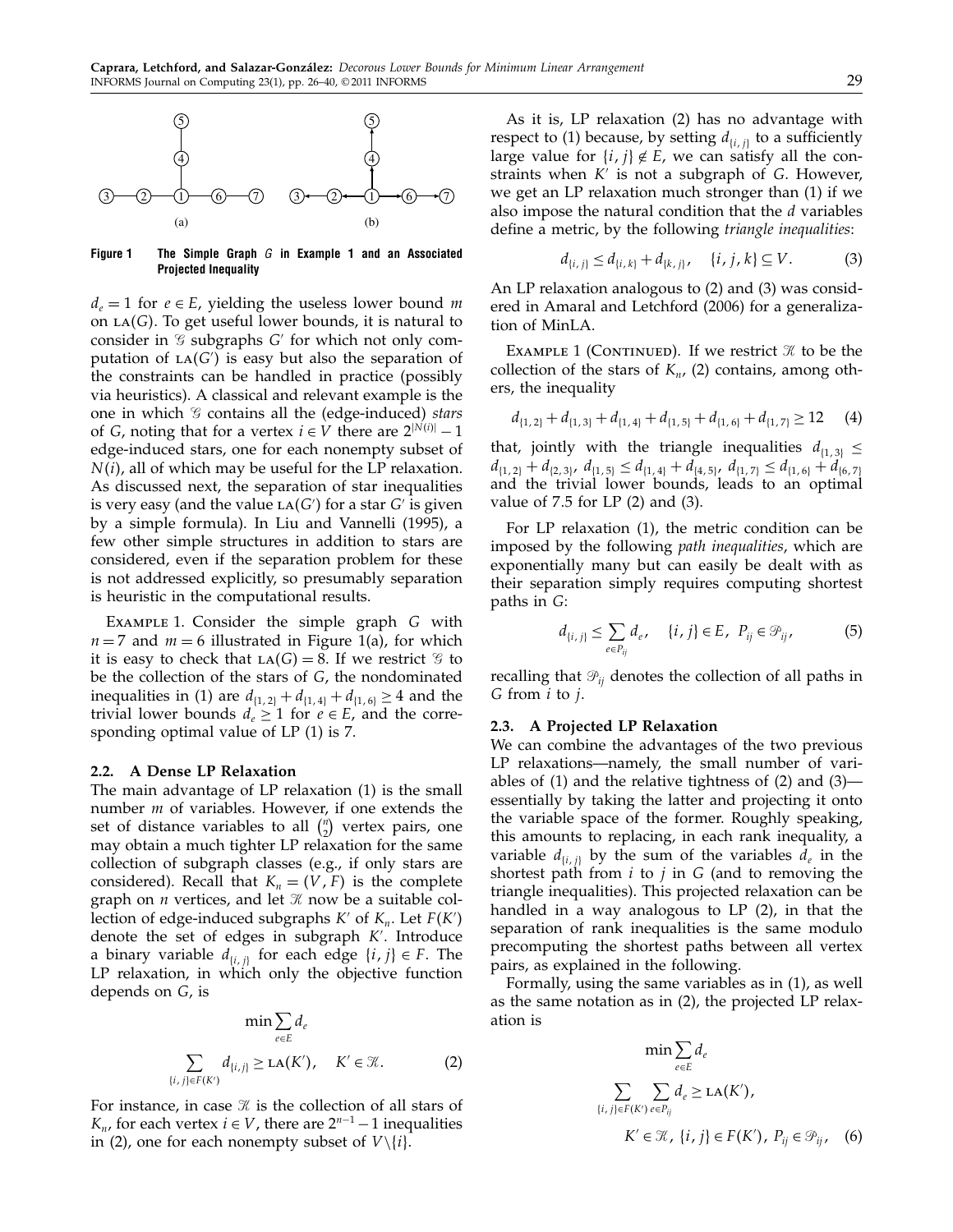where we now have an inequality for each subgraph  $K' \in \mathcal{K}$  and for each choice of paths in G joining the endpoints of the edges in K . Note that these inequalities are not necessarily of rank type, namely, an edge e may appear in more than one path, and therefore  $d_e$ may have a coefficient larger than one.

EXAMPLE 1 (CONTINUED). The projected LP relaxation (6) contains, among others, the inequality  $2d_{\{1,2\}}+d_{\{2,3\}}+2d_{\{1,4\}}+d_{\{4,5\}}+2d_{\{1,6\}}+d_{\{6,7\}}$ ,  $\geq 12$ , associated with (4) and with the unique paths from one to all vertices, yielding again an optimal value of 75 for LP (6). This inequality is illustrated in Figure 1(b), in which the edges with a coefficient of two are drawn as thick lines (the reason for drawing the edges as arrows will be clear in §4).

A formulation equivalent to  $(6)$ , with  $\mathcal X$  restricted to be the collection of all stars of  $K_n$ , was given in Even et al. (2000), where the (equivalent) constraints are called spreading constraints and the feasible solutions spreading metrics. In Even et al. (2000), it is observed that, with that choice of  $\mathcal{K}$ , the LP can be solved in polynomial time. The main result of Even et al. (2000) is that the worst-case ratio between the MinLA optimum and the lower bound given by this LP is  $\mathcal{O}(\log n \log \log n).$  In Rao and Richa (2005), it is shown that this ratio is in fact  $\Theta(\log n)$ .

PROPOSITION 1. The feasible region of LP (6) is the projection over  $\mathbb{R}^E$  of the feasible region of LP (2) and (3).

PROOF. Clearly, for each solution  $d^*$  of (2) and (3), taking only the components of  $d^*$  corresponding to the edges in E yields a feasible solution of (6), because the triangle inequalities guarantee that  $\sum_{e \in P_{ij}} d_e^* \ge d_{\{i,j\}}^*$ for each vertex pair  $\{i, j\} \subseteq V$  and path  $P_{ij} \in \mathcal{P}_{ij}$ . On the other hand, for each solution  $d^*$  of (6), it is easy to check that extending this solution to vertex pairs  $\{i, j\} \notin V$ , by defining  $d_{\{i, j\}}^*$  to be the length of the shortest path from  $i$  to  $j$  in  $G$  with respect to edge lengths  $\widetilde{d}^*$ , yields a feasible solution of (2) and (3).  $\Box$ 

```
COROLLARY 1. LP(6) is equivalent to LP(2) and (3).
```
The number of constraints of (6) is much larger than the one of (2), as is customary for projections, because exponentially many inequalities in the former correspond to each rank inequality in the latter. However, as we will discuss in detail in §4, the separation problem for (6) can be polynomially reduced to the separation problem for (2).

# 3. A Polyhedral Study

In this section, we illustrate classes of rank inequalities to be used to concretely define and solve the LP relaxations of §2. We do this by studying certain integer polyhedra associated with MinLA. We refer the reader to Nemhauser and Wolsey (1988) for an introduction to polyhedral theory and its application to combinatorial optimization.

A polyhedral study of the convex hull of distance vectors representing permutations, i.e., the polyhedron

$$
P(K_n) := \text{conv}\{d \in \mathbb{Z}_+^F: \text{ there exists } \psi \in \Psi \text{ such that } d_{\{i,j\}} = |\psi(i) - \psi(j)| \text{ for all } \{i,j\} \in F\},
$$

can be found in Amaral and Letchford (2006). (In fact, Amaral and Letchford study a more general class of polyhedra, associated with the so-called single-row facility layout problem, which contains MinLA as a special case.) The affine hull was determined, and several families of valid and facet-inducing inequalities were derived.

Our goal here is to work with only  $m$  distance variables  $d_e$  for each  $e \in E$ . At first sight, it seems natural to work with the projection of the polytope  $P(K_n)$  onto the subspace defined by the edges in E, i.e., with the following integer polytope:

$$
P(G) := \text{conv}\{d \in \mathbb{Z}_{+}^{E}: \text{ there exists } \psi \in \Psi \text{ such that } d_{\{i,j\}} = |\psi(i) - \psi(j)| \text{ for all } \{i,j\} \in E\}.
$$

However,  $P(G)$  has a fairly complex structure. We have found it helpful to study its dominant, which is the Minkowski sum of  $P(G)$  and the nonnegative orthant  $\mathbb{R}^E_+$ . That is,

$$
D(G) := \{ d \in \mathbb{R}_+^E: \text{ there exists } d' \in P(G) \text{ such that } d \ge d' \}.
$$

Because the objective function in MinLA is nonnegative, optimizing over  $D(G)$  is equivalent to optimizing over  $P(G)$ . However,  $D(G)$  is much easier to work with. Indeed, we have the following three elementary results.

PROPOSITION 2.  $D(G)$  is a full-dimensional, unbounded polyhedron.

PROOF. Unboundedness is obvious. As to full dimensionality, consider an arbitrary point  $d \in D(G)$ . By setting, in turn, each component to a sufficiently large value M while leaving the other components unchanged, it is easy to check that the resulting  $m$  vectors, belonging to  $D(G)$  by definition, together with *d* form a set of  $m+1$  affinely independent vectors.  $\Box$ 

Recall that an inequality  $\alpha^T d \geq \beta$  that is valid for  $D(G)$  is *face inducing* if there exists at least one point  $d \in D(G)$  such that  $\alpha^T d = \beta$ .

PROPOSITION 3. If the inequality  $\sum_{e \in E} \alpha_e d_e \ge \beta$  is valid for  $D(G)$ , then  $\alpha_e \geq 0$  for  $e \in E$ . Moreover, if it is face inducing, then  $\beta \geq \sum_{e \in E} \alpha_e$ .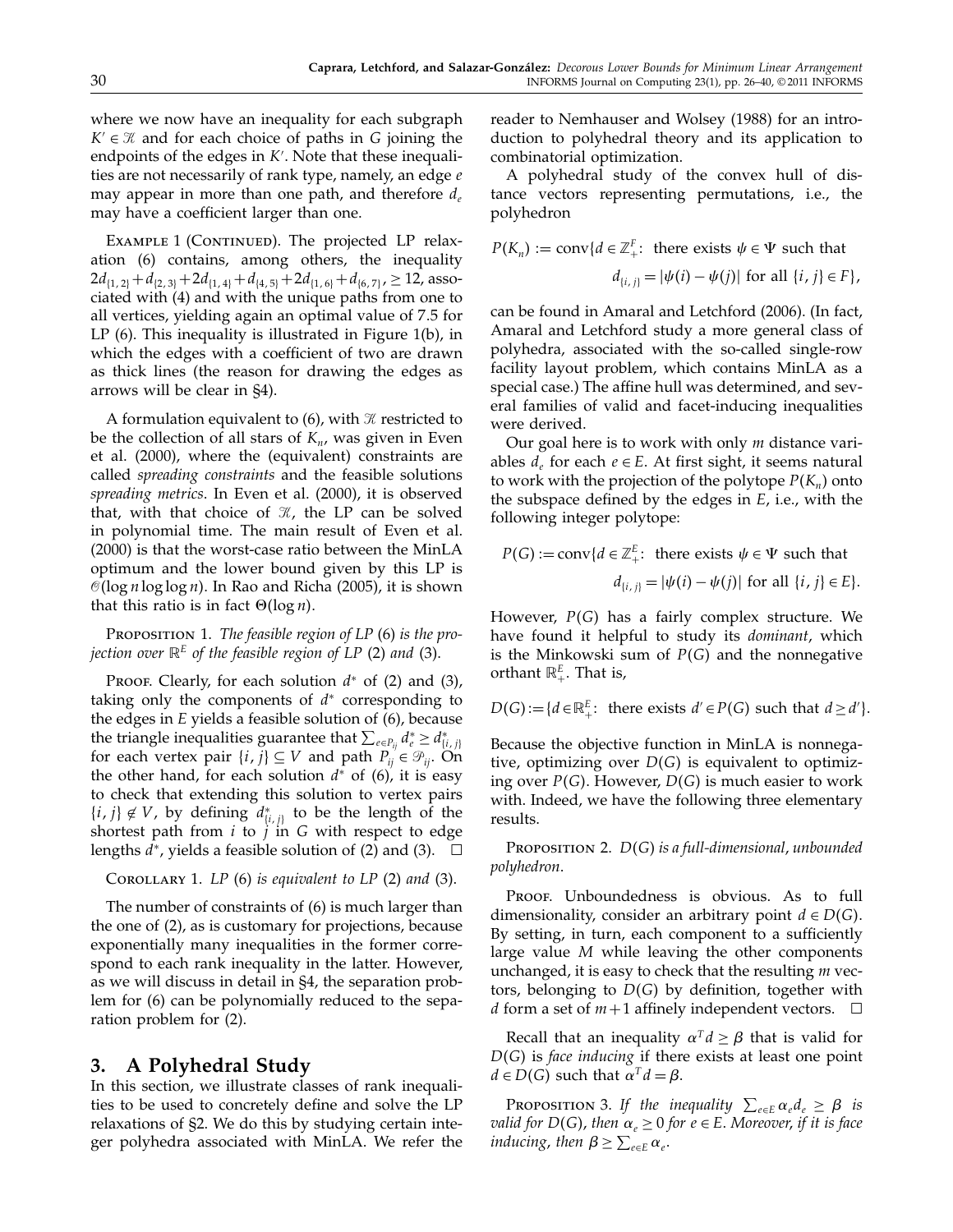PROOF. Nonnegativity of  $\alpha$  follows because  $D(G)$  is, by definition, of blocking type; i.e., for each  $d \in D(G)$ , we have  $d' \in D(G)$  for every  $d' \geq d$ . The lower bound on  $\beta$  follows because all components of each  $d \in D(G)$ are at least one.  $\Box$ 

PROPOSITION 4. For each subgraph  $G'$  of  $G$ , the inequality  $\sum_{e \in E(G')} \alpha_e d_e \geq \beta$  is valid (or face inducing or facet inducing) for  $D(G^{\prime})$  if and only if it is valid (respectively, face inducing or facet inducing) for  $D(G)$ .

PROOF. Note that  $D(G')$  is the projection of  $D(G)$ onto the subspace defined by the edges of G . The statement is easily checked to be valid in general for a polyhedron of blocking type, its projection onto a subspace, and an inequality having nonzero coefficients only for the variables in this subspace.  $\Box$ 

When  $G = K_n$ , the relationship between  $P(G)$  and  $D(G)$  is clear.

PROPOSITION 5.  $P(K_n)$  is the unique bounded facet of  $D(K_n)$ , induced by the equation  $\sum_{\{i,j\} \in F} d_{\{i,j\}} = \binom{n+1}{3}$ .

Proof. It is shown in Amaral and Letchford (2006) that  $P(K_n)$  has dimension  $\binom{n}{2} - 1$  and that its affine hull is defined by the given equation. Because  $D(K_n)$  is the dominant of  $P(K_n)$  and has dimension  $\binom{n}{2}$ ,  $P(K_n)$  is a bounded facet of  $D(K_n)$ . All other facets of  $D(K_n)$  must contain half lines and therefore be unbounded.  $\square$ 

However, for general graphs  $P(G)$  need not even be a face of  $D(G)$ , as the following example illustrates.

EXAMPLE 2. Consider the (trivial) graph with  $n = 3$ and  $m = 2$ , in which E contains the edges  $\{1, 2\}$  and  $\{2, 3\}$ . The possible values taken by  $(d_{\{1, 2\}}, d_{\{2, 3\}})$  in a feasible arrangement are  $(1, 1)$ ,  $(1, 2)$ , and  $(2, 1)$ . Thus,  $P(G)$  is a triangle in  $\mathbb{R}^2_+$ , as shown in Figure 2(a).  $D(G)$ , on the other hand, has only one extreme point, namely, (1, 1), as shown in Figure 2(b).

Going forward, we concentrate on  $D(G)$ . In the following subsections, we present various valid and facet-inducing inequalities, mainly of rank type, as defined in §2. Given an inequality that is valid for  $D(G)$ , we will say that an arrangement  $\psi \in \Psi$  is tight for the inequality if the associated distance vector satisfies it at equality. Moreover, we will sometimes use "arrangement" to mean the associated distance vector.



#### Figure 2  $P(G)$  and  $D(G)$  for a Trivial Graph

# 3.1. Star Inequalities

MinLA is trivial when G is a star (i.e., a graph in which all edges are incident on a common vertex). In this case, the optimal MinLA solution has cost  $\lfloor n^2/4 \rfloor$ . This leads to the following star inequalities.

PROPOSITION 6. For any  $i \in V$  and any  $S \subseteq N(i)$ , the star inequality

$$
\sum_{j \in S} d_{\{i,j\}} \ge \lfloor (|S|+1)^2/4 \rfloor \tag{7}
$$

is valid for  $D(G)$  and facet inducing if  $|S|\neq 2$ .

Proof. By Proposition 4, it suffices to prove the result for the case in which G is itself a star. When  $|S| = 1$ , the star inequality reduces to the trivial lower bound  $d_{\{i,j\}} \geq 1$ , which is facet inducing because  $D(G) = \{d_{\{i,j\}} \in \mathbb{R} \colon d_{\{i,j\}} \geq 1\}$ . When  $|S| = 2$ , the star inequality is the sum of two trivial lower bounds and therefore not facet inducing.

Now suppose  $|S| \geq 3$ . Let  $\alpha^T d = \beta$  be an equation that is satisfied by all arrangements that are tight for the star inequality. Now assume that  $|S|$  is even, i.e.,  $|S| = 2k$  for some integer k. Without loss of generality, suppose that  $i = k + 1$ . Now let  $\psi$  be the identity arrangement (i.e.,  $\psi(j) = j$  for all j) and let  $\psi'$ be the arrangement obtained by switching vertices 1 and 2, noting that both  $\psi$  and  $\psi'$  are tight. A comparison of the two arrangements shows that  $\alpha_{\{1,i\}} =$  $\alpha_{\{2, i\}}$ . By symmetry, this shows that  $\alpha_{\{i, j\}}$  takes the same value for all  $j \in S$ . Therefore  $\alpha^T d \ge \beta$  can be converted into the star inequality by a suitable scaling. The proof for  $|S|$  odd is analogous; it suffices to suppose that  $i = k$ .  $\Box$ 

Vertex *i* is called the *center* of the star. In Amaral and Letchford (2006) it was noted that star inequalities do not in general induce facets of  $P(K_n)$ .

#### 3.2. Clique Inequalities

MinLA is also trivial when  $G = K_n$ , because any arrangement satisfies the equation  $d(E) = \binom{n+1}{3}$ . This leads to the following *clique* inequalities.

PROPOSITION 7. For any  $n \geq 2$ , and for any  $S \subseteq V$ inducing a clique in G, the clique inequality

$$
\sum_{\{i,j\} \subseteq S} d_{\{i,j\}} \ge \binom{|S|+1}{3} \tag{8}
$$

is valid and facet inducing for  $D(G)$ .

PROOF. By Proposition 4, we can assume that  $G =$  $K_n$  and  $S = V$ . The result then follows from Proposition 5.  $\Box$ 

Note that the clique inequalities with  $|S| = 2$  are the trivial lower bounds  $d_e \geq 1$ .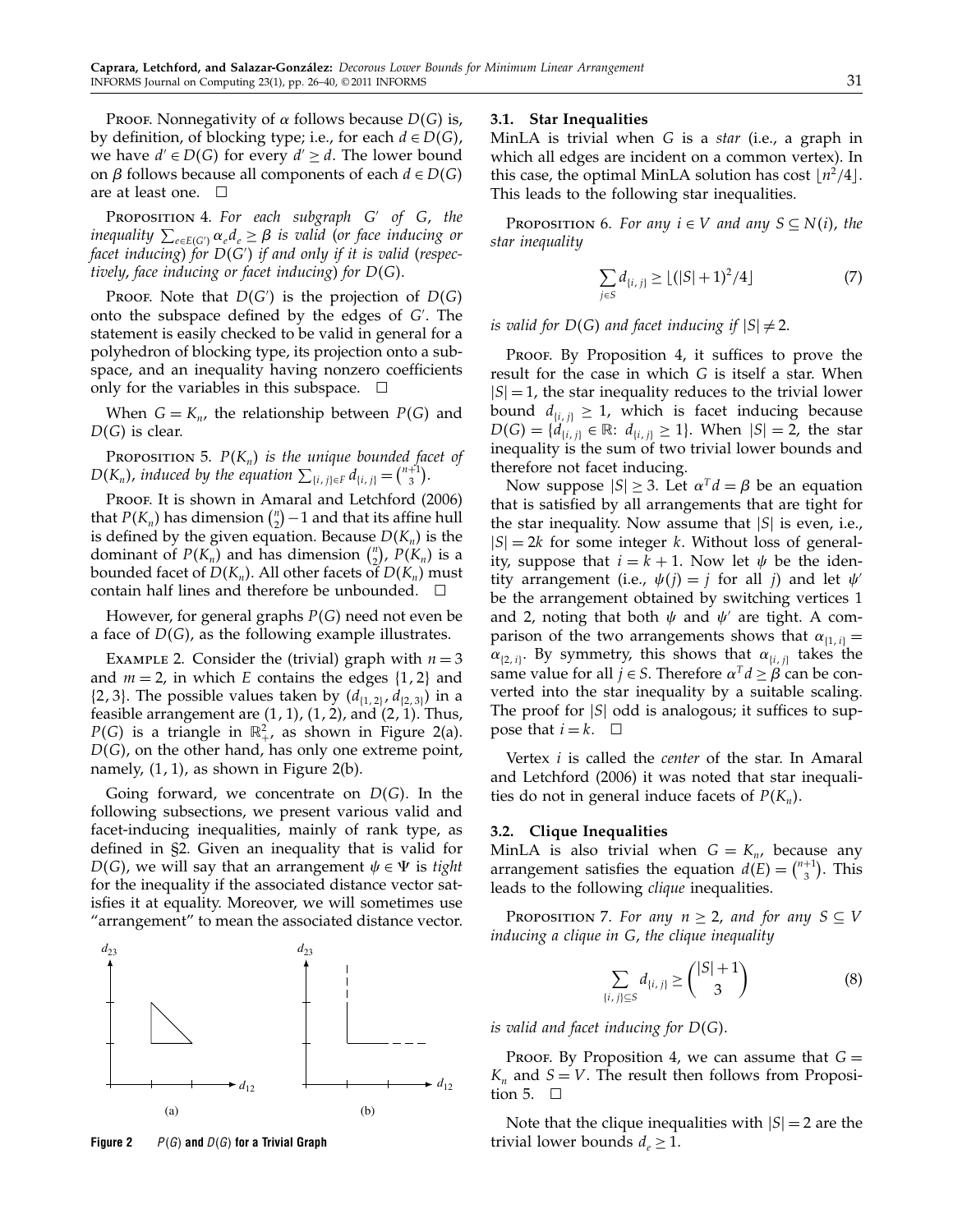## 3.3. Circuit Inequalities

MinLA is also trivial when G is a circuit (i.e., a simple cycle), the optimal MinLA solution having cost  $2n-2$ . This leads to the following circuit inequalities.

PROPOSITION 8. For any  $C \subseteq E$  inducing a circuit in G, the circuit inequality

$$
\sum_{e \in C} d_e \ge 2|C| - 2 \tag{9}
$$

#### is valid and facet inducing for  $D(G).$

PROOF. By Proposition 4, it suffices to prove the result for the case in which G is itself a circuit. Without loss of generality, we assume that  $E =$  $\{ \{1, 2\}, \ldots, \{n-1, n\} \} \cup \{1, n\}.$  Let  $\alpha^{T} d = \beta$  be an equation that is satisfied by all arrangements that are tight for the circuit inequality. Now let  $\psi$  be the identity arrangement, and let  $\psi'$  be the "shifted" arrangement with  $\psi_i' = i+1 \mod n$  for  $i = 1, \ldots, n$ , noting that both  $\psi$  and  $\psi'$  are tight. A comparison of the two arrangements shows that  $\alpha_{\{1,n\}} = \alpha_{\{n-1,n\}}$ . By symmetry, this shows that  $\alpha_{i,i+1}$  takes the same value for all *i*. Therefore  $\alpha^T d \ge \beta$  can be converted into the circuit inequality by a suitable scaling.  $\Box$ 

#### 3.4. Bipartite and Double Star Inequalities

A class of graphs more general than stars for which there is a closed-form expression for the MinLA optimal value is that of the complete bipartite graphs. We denote the complete bipartite graph by  $K_{p,q}$  and assume without loss of generality that  $p \le q$ . In Juvan and Mohar (1992) it is shown that the optimal solution to MinLA for  $K_{p,q}$  is  $r(p, q) := p(3q^2 + 6pq - p^2 + 4)/12$  (when  $p + q$ is even) and  $r(p, q) := p(3q^2 + 6pq - p^2 + 1)/12$ (when  $p + q$  is odd). This leads to the following *bipar*tite inequalities.

PROPOSITION 9. Let  $S \subseteq V$  and  $T \subseteq V \setminus S$  be such that each vertex in S is adjacent to each vertex in T, with  $p :=$  $|S|$ ,  $q := |T|$ , and  $p \leq q$ . The bipartite inequality

$$
\sum_{i\in S}\sum_{k\in T}d_{\{i,k\}}\geq r(p,q)
$$
 (10)

is valid for  $D(G).$  It is facet inducing if and only if one of the following three conditions holds:

- $p=1$  and  $q\neq 2$ ,
- $p = 2$  and q is even, or
- $p \geq 3$ .

Proof. When  $p = 1$ , the bipartite inequalities reduce to star inequalities and are therefore facet inducing if and only if  $q \neq 2$ .

Now suppose that  $p \geq 3$ . By Proposition 4, it suffices to prove the result for the case in which  $G = K_{p,q}$ . Let  $\alpha^T d = \beta$  be an equation that is satisfied by all arrangements that are tight for the bipartite inequality.

In Juvan and Mohar (1992) it was shown that any arrangement of the following form is tight: the first  $\lceil (q-p)/2 \rceil$  and the last  $\lceil (q-p)/2 \rceil$  positions are occupied by vertices in  $T$ , whereas the positions in the center are occupied by vertices in S and T in alternation. Notice that if we take such an arrangement and exchange the positions of the vertices in  $T$  in positions  $\lceil (q-p)/2 \rceil$  and  $\lceil (q-p)/2 \rceil + 2$ , say, k and l, we obtain another tight arrangement. Letting  $i \in S$  denote the vertex in position  $\lceil (q-p)/2 \rceil + 1$  and using symmetry, this shows that

$$
\sum_{j \in S \setminus \{i\}} \alpha_{\{j,\,k\}} = \sum_{j \in S \setminus \{i\}} \alpha_{\{j,\,l\}}, \quad i \in S, \ \{k,\,l\} \subseteq T.
$$

Standard linear algebra calculations show that this is equivalent to

$$
\alpha_{\{i,k\}} = \alpha_{\{i,l\}}, \quad i \in S, \ \{k,l\} \subseteq T.
$$

Thus, the equation must take the form

$$
\sum_{i\in S}\lambda_i\sum_{k\in T}d_{\{i,\,k\}}=\beta.
$$

Now notice that if we take a tight arrangement of the same form and exchange the positions of the vertices in S in positions  $\lceil (q - p)/2 \rceil + 1$  and  $\lceil (q-p)/2 \rceil + 3$ , say, *i* and *j*, we obtain another tight arrangement. The exchange moves vertex  $i$  further away from  $\lceil (q - p)/2 \rceil$  vertices in T but closer to  $q \left[ (q - p)/2 \right] - 1$  other vertices in T. The reverse holds for vertex  $j$ . This implies that

$$
(p-1)\lambda_i = (p-1)\lambda_j, \quad \{i, j\} \subseteq S \tag{11}
$$

if  $q$  −  $p$  is even and

$$
(p-2)\lambda_i = (p-2)\lambda_j, \quad \{i, j\} \subseteq S \tag{12}
$$

if  $q - p$  is odd. These equations imply that  $\lambda_i = \lambda_i$ for all  $\{i, j\} \subseteq S$ . Thus, the inequality  $\alpha^T d \ge \beta$  can be converted into the bipartite inequality by a suitable scaling.

A similar argument shows that the bipartite inequality induces a facet when  $p = 2$  and q is even. When  $p = 2$  and q is odd, however, the Equations (12) reduce to the trivial equations  $0 = 0$ , and we cannot conclude that the bipartite inequality induces a facet. In fact, it does not, because every tight arrangement satisfies the equation

$$
\sum_{k\in T}d_{\{i,k\}}=\sum_{k\in T}d_{\{j,k\}},
$$

where  $S = \{i, j\}$ .  $\Box$ 

In the remaining case, in which  $p = 2$  and q is odd, the bipartite inequality can be derived by summing together two of the following double star inequalities and dividing the resulting inequality by three.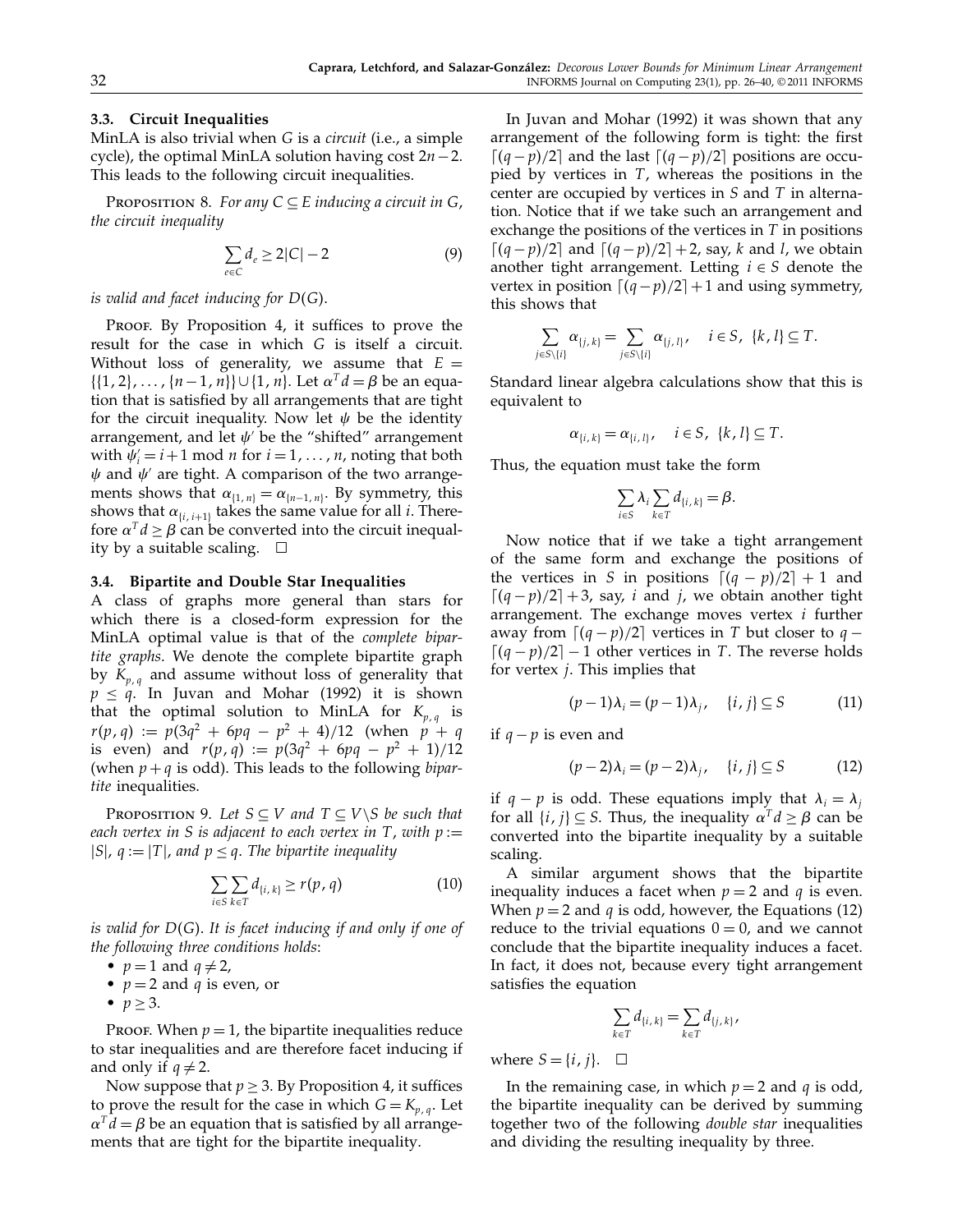PROPOSITION 10. Let  $\{i, j\} \subseteq V$  and  $T \subseteq V \setminus \{i, j\}$  be such that *i* and *j* are adjacent to every vertex in T, and  $|T|$  is odd and at least three. The double star inequality

$$
\sum_{k \in T} (2d_{\{i,k\}} + d_{\{j,k\}}) \ge 3(|T|^2 + 4|T| - 1)/4 \tag{13}
$$

is valid and facet inducing for  $D(G).$ 

PROOF. Let  $t := |T|$ . By Proposition 4, it suffices to prove the result for the case in which  $G = K_{2,t}$ .

Consider any feasible arrangement, and without loss of generality suppose that  $i$  is to the left of  $j$  (i.e.,  $\psi(i) < \psi(j)$ ). Suppose that there are  $n_1$  vertices to the left of *i* and  $n_2$  vertices to the right of *j* (and therefore  $t-n_1-n_2$  vertices between *i* and *j*). The left-hand side of the double star inequality, computed with respect to the given arrangement, is easily checked to be

$$
2n_1^2 + n_2^2 - 2n_1t - n_2t + n_1 + 2n_2 + 3t(t+1)/2.
$$

A tedious but straightforward calculation shows that this is minimized when  $n_1 = (t - 1)/2$  and  $n_2 \in \{(t-3)/2, (t-1)/2\}$ , at which points it takes the value  $3(t^2 + 4t - 1)/4$ . Thus, the inequality is valid.

Let  $\alpha^T d = \beta$  be an equation that is satisfied by all arrangements that are tight for the double star inequality. Exactly the same exchange argument used in the proof of Proposition 9 shows that  $\alpha_{i,i,k} = \alpha_{i,i,l}$ and  $\alpha_{\{i,k\}} = \alpha_{\{i,l\}}$  for all  $\{k, l\} \subseteq T$ . Thus, the equation must take the form

$$
\sum_{k\in T} (\lambda d_{\{i,k\}} + \mu d_{\{j,k\}}) = \beta.
$$

Now let  $k$  and  $l$  be vertices in  $T$ . Consider a tight arrangement in which  $k$  lies between  $i$  and  $j$ , and  $l$  lies to the immediate right of  $j$ . If we exchange the positions of  $j$  and  $l$ , we obtain another tight arrangement. A comparison of the two arrangements shows that  $\lambda = 2\mu$ . Therefore the inequality  $\alpha^T d \ge \beta$  can be converted into the double star inequality by a suitable scaling.  $\Box$ 

Double star inequalities are the only inequalities not of rank type addressed in this paper.

#### 3.5. Tree Inequalities

All rank inequalities illustrated so far are associated with graphs  $G'$  for which there is a closed-form  $expression$  of  $LA(G')$ . For trees, such an expression is not known but MinLA can be solved efficiently (Shiloach 1979), although the algorithm is far from trivial and the structure of the optimal solution often fairly complex. Therefore, although it appears to be hopeless to prove that they are facet inducing, one may consider the following tree inequalities in a cutting plane approach.

PROPOSITION 11. For any  $F \subseteq E$  inducing a tree T in G, the tree inequality

$$
\sum_{e \in F} d_e \ge \text{LA}(T) \tag{14}
$$

is valid for  $\mathrm{D}(\mathrm{G})$ , and its right-hand side can be computed in polynomial time.

#### 3.6. Projected Inequalities

One limitation of the above classes of valid inequalities is that they rely on G containing subgraphs of certain prespecified types (cliques, circuits, and so on). In the following theorem, we describe a "projection" operation that enables one to convert any valid inequality for  $D(K_n)$  into one or more valid inequalities for  $D(G)$ , regardless of the structure of G. This is the basic idea behind the definition of LP relaxation (6) from (2).

Proposition 12. Let

$$
\sum_{\{i,j\}\in F} \alpha_{\{i,j\}} d_{\{i,j\}} \ge \beta,\tag{15}
$$

with  $\alpha$  and  $\beta$  nonnegative, be a valid inequality for  $D(K_n)$ , and  $G = (V, E)$  be any connected subgraph of  $K_n$ . Moreover, for each  $\{i, j\} \in F$ , let  $P_{ij} \subseteq E$  be the edge set of an arbitrary path from i to j in G. Then the projected inequality

$$
\sum_{\{i,j\}\in F} \alpha_{\{i,j\}} \sum_{e\in P_{ij}} d_e \geq \beta \tag{16}
$$

is valid for  $D(G)$ .

PROOF. If the inequality  $\sum_{\{i,j\} \in F} \alpha_{\{i,j\}} d_{\{i,j\}} \ge \beta$  is valid for  $D(K_n)$ , it must also be valid for  $P(K_n)$ (because  $P(K_n)$  is a facet of  $D(K_n)$ ). Now, for any  $\{i, j\} \in F$  and any path  $P_{ii}$  from i to j, the inequality  $\sum_{e \in P_{ij}} d_e \ge d_{\{i, j\}}$  is valid for  $P(K_n)$ , because the distances between points must obey the triangle inequality. This shows that the projected inequality is valid for  $P(K_n)$ . Because it has nonnegative coefficients, it is also valid for  $D(K_n)$ . From Proposition 4, it is also valid for  $D(G)$ .  $\square$ 

The condition that G be connected in Proposition 12 is not a significant limitation, because MinLA decomposes into one or more independent subproblems when G is disconnected. We also remark that there is no guarantee that the projected version of a facetinducing inequality will also be facet inducing, or even only face inducing. This will be discussed in detail for projected star inequalities, anticipating that basically all such inequalities turn out to be face inducing in practice.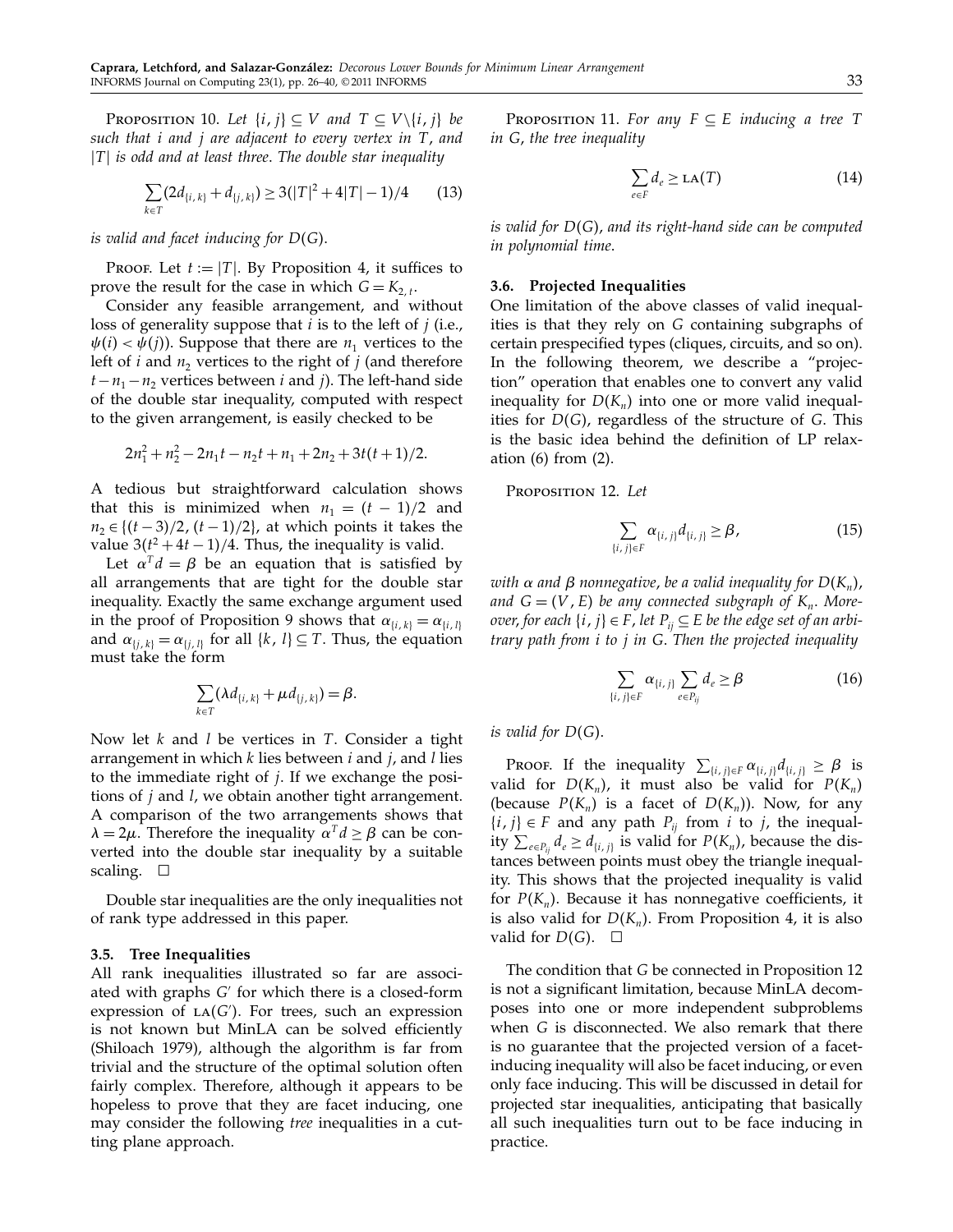# 4. Separation

Because all of the classes of valid inequalities presented in §3 are exponential in number, we need exact or heuristic separation algorithms, i.e., routines for detecting when an inequality in a given class is violated by the solution to the current LP relaxation (Nemhauser and Wolsey 1988, Grötschel et al. 1988). In this section, we discuss the complexity of separation for the inequalities introduced in the previous section. Throughout, the LP solution is denoted by  $d^* \in \mathbb{R}_+^E$ .

## 4.1. Separation of Nonprojected Inequalities

PROPOSITION 13. The separation problem for star inequalities (7) can be solved in  $\mathcal{O}(m\log n)$  time.

Proof. It suffices to do the following for each vertex  $i \in V$ . Sort the vertices  $j \in N(i)$  in nondecreasing order of  $d_{\{i,j\}}^*$ . Iteratively insert vertices into S in the sorted order, checking the inequality for violation at each iteration. For a given vertex  $i$ , the time taken to sort is proportional to  $|N(i)| \log |N(i)|$ . The total time is therefore proportional to  $\sum_{i\in V} |N(i)| \log |N(i)|$ , which is  $\mathcal{O}(m \log n)$ .  $\Box$ 

PROPOSITION 14. The separation problem for double star inequalities (13) can be solved in  $\mathcal{O}(nm\log n)$  time.

PROOF. It suffices to do the following for each ordered pair  $(i, j) \in V$ . Sort the vertices  $k \in N(i) \cap N(j)$ in nondecreasing order of  $2d^*_{\{i,k\}} + d^*_{\{j,k\}}$ . Iteratively insert vertices into  $T$  in the sorted order, checking the inequality for violation whenever  $|T|$  is odd. For a given pair  $(i, j)$ , the time taken to sort is proportional to  $|N(i) \cap N(j)| \log |N(i) \cap N(j)|$ , if  $N(i) \cap N(j)$ has been precomputed and stored once for all. This implies that the overall time to check, for a given vertex *i*, all pairs  $(i, j)$  is  $\mathcal{O}(m \log n)$ . The total time is then  $\mathcal{O}(nm \log n)$ .  $\Box$ 

PROPOSITION 15. The separation problem for clique inequalities (8) is strongly  $\mathcal N\mathcal P$ -complete.

PROOF. An elementary calculation shows that an inequality (8) violated by  $d^*$  corresponds to a clique  $S^*$  in G such that  $\sum_{\{i,j\} \subseteq S^*} (|S^*| + 1 - 3d^*_{\{i,j\}}) > 0$ . We reduce the well-known strongly  $\mathscr N\mathscr P$ -complete problem of testing if G has a clique of size  $p$  to the problem of finding such a set  $S^*$  for a suitable  $d^*$ . For  $e \in E$ , let  $d_e^* := (p + 1 - 1/n)/3$ . If G contains a clique S<sup>∗</sup> with *p* vertices, then we have  $\sum_{\{i,j\} \subseteq S^*} (|S^*| +$  $1 - 3d_{\{i,j\}}^* = {p \choose 2}(p + 1 - p - 1 + 1/n) > 0$ . On the other hand, for each clique  $S^*$  with no more than  $p-1$  vertices, we have  $\sum_{\{i,j\} \subseteq S^*} (|S^*| + 1 - 3d^*_{\{i,j\}}) \le$  $\binom{|S^*|}{2}(p-p-1+1/n) < 0.$   $\Box$ 

PROPOSITION 16. The separation problem for circuit inequalities  $(9)$  is strongly NP-complete.

Proof. An inequality (9) violated by  $d^*$  corresponds to a circuit  $C^*$  in G such that  $\sum_{e \in C^*} (2 - d_e^*) > 2$ . We

reduce the well-known strongly  $\mathscr N\mathscr P$ -complete problem of testing if G is Hamiltonian to the problem of finding such a  $C^*$  for a suitable  $d^*$ . For  $e \in E$ , let  $d_e^* := 2(1 - 1/n - 1/n^2)$ . If G contains a Hamiltonian circuit C<sup>∗</sup>, then we have  $\sum_{e \in C^*} (2 - d_e^*) = 2n(1/n +$  $1/n^2$  > 2. On the other hand, for all circuits  $C^*$  with no more than  $n-1$  edges, we have  $\sum_{e \in C^*} (2 - d_e^*) \le$  $2(n-1)(1/n+1/n^2) < 2.$   $\Box$ 

For bipartite inequalities, we are also convinced that separation is difficult, although we did not find a formal proof.

CONJECTURE 1. The separation problem for bipartite inequalities (10) is strongly  $\mathcal N\mathcal P$ -complete.

For the complexity of separation of tree inequalities we do not dare to conjecture, given the very complex form of the right-hand side.

Heuristic algorithms for the separation of inequalities (8), (9), (10), (14) are illustrated in §5.1.

#### 4.2. Separation of Projected Inequalities

As anticipated in §2, in this section we discuss the separation of the projected version of the various inequalities that we consider.

PROPOSITION 17. Any polynomial-time algorithm for the separation of a class of valid inequalities (15) for  $D(K_n)$ yields a polynomial-time algorithm for the separation of the associated projected inequalities (16).

PROOF. Given  $d^* \in \mathbb{R}^E$ , suppose that there is an inequality (16) violated by  $d^*$ . Letting  $P_{ij}^*$  denote the shortest path in G between  $i$  and  $j$  (with respect to lengths  $d_e^*$ ), the inequality (16) associated with these shortest paths is also violated. Accordingly, we can proceed as follows. We compute the  $P_{ij}^{\ast}$  paths by an all-pair shortest-path algorithm, let  $d_{\{i,\,j\}}^{**}$  be the length of  $P_{ij}^*$  for all vertex pairs  $\{i, j\} \in F$ , and run the separation algorithm for (15) on this new  $d^{**} \in \mathbb{R}^F$  (note in particular that we may have  $d_e^{**} < d_e^*$  for some  $e \in E$ , meaning that the corresponding path inequality (5) is violated). If a violated inequality is found, the associated violated inequality (16) is easily obtained by replacing each edge  $\{i, j\} \in F$  by the edges in  $P_{ij}^*$ .  $\Box$ 

In other words, given  $d^* \in \mathbb{R}^E$ , the separation of the projected inequalities is obtained by defining the complete graph  $K_n$ , with edge lengths  $d^{**}$  equal to the shortest paths in G with respect to  $d^*$ , and then running the separation algorithm over this complete graph. Given that  $d^{**}$  can be found once for all inequalities, the time complexities in the following corollaries do not take into account the associated shortest-path computation.

COROLLARY 1. The separation problem for projected star inequalities can be solved in  $\mathcal{O}(n^2\log n)$  time.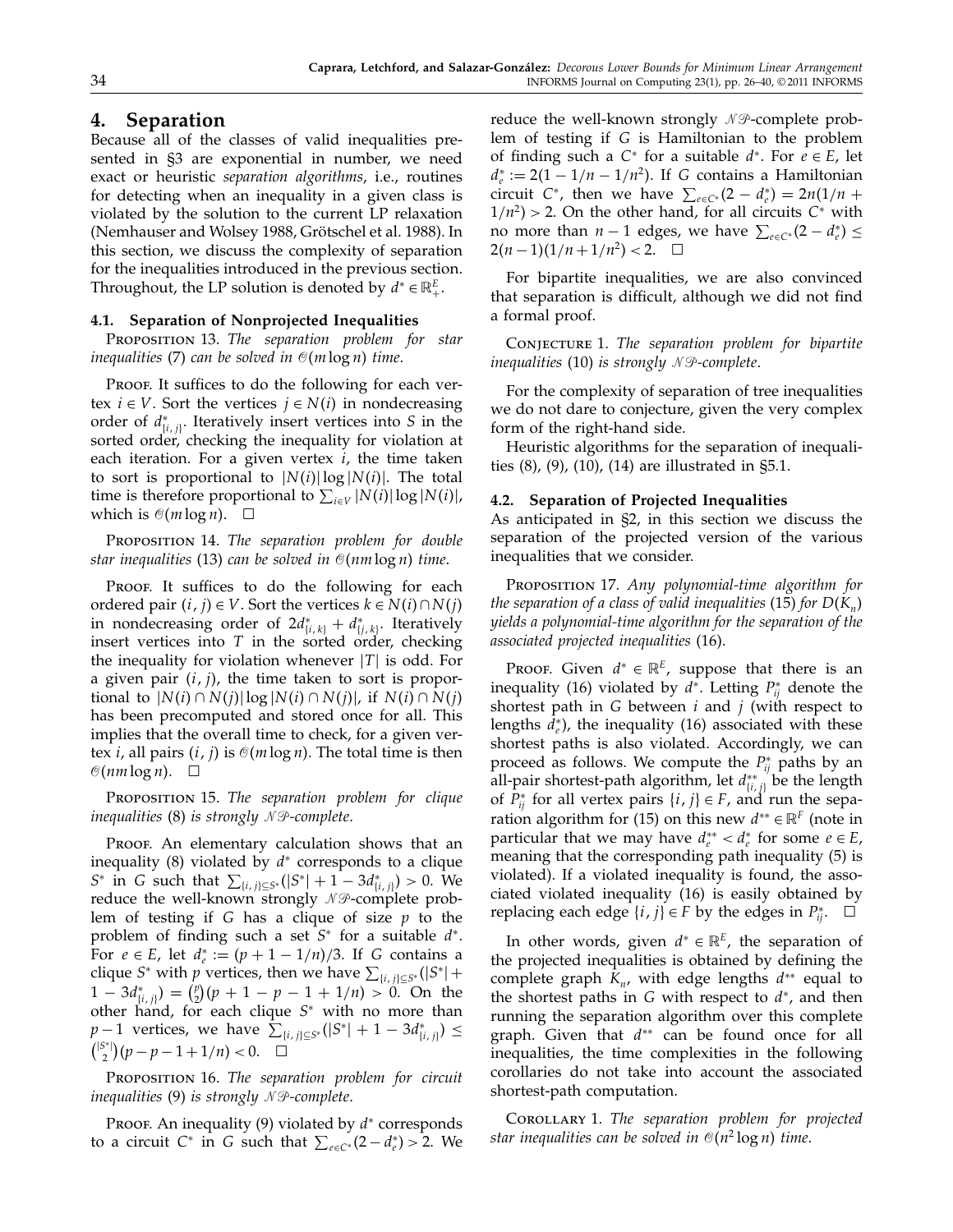COROLLARY 2. The separation problem for projected double star inequalities can be solved in  $\mathcal{O}(n^3\log n)$  time.

Note that the converse of Proposition 17 does not hold in general; i.e., the separation of the projected version of a class of inequalities may be easier than the separation of the nonprojected version, given that in the former case the edge lengths d∗∗ satisfy the triangle inequalities. This is not the case, however, for the circuit inequalities.

COROLLARY 3. The separation problem for projected circuit inequalities is strongly  $\mathcal N\mathcal P$ -complete.

PROOF. Analogous to the proof of Proposition 16. We consider the separation of circuit inequalities over the complete graph  $K_n$ , letting  $d_{\{i,j\}}^{**} := 2(1 - 1/n - 1/n^2)$ if  $\{i, j\} \in E$  and  $d_{\{i, j\}}^{**} := 2$  otherwise, and note that  $d^*$ satisfies the triangle inequalities and that, again, there is a violated inequality if and only if E contains a Hamiltonian circuit.  $\Box$ 

Moreover, we suspect that also for clique and bipartite inequalities separation is not easier when the projected version is considered.

CONJECTURE 2. The separation problem for projected clique inequalities is strongly  $\mathcal N\mathcal P$ -complete.

CONJECTURE 3. The separation problem for projected bipartite inequalities is strongly  $\mathcal N\mathcal P$ -complete.

Again, for the complexity of separation of projected tree inequalities, we do not dare to conjecture.

#### 4.3. On the Strength of Projected Inequalities

As already mentioned, the projected version of a facet-inducing inequality is not even necessarily face inducing, i.e., with maximal right-hand side in " $\geq$ " form, as the example discussed next will show. Given that our method is widely based on the use of projected inequalities, this is an important issue to be addressed because, even if the separation of such inequalities is generally doable only for the original right-hand side, the right-hand side should be changed into maximal when they are added to the current LP.

EXAMPLE 1 (CONTINUED). The projected star inequality  $2d_{[1, 2]} + d_{[2, 3]} + 2d_{[1, 4]} + d_{[4, 5]} + 2d_{[1, 6]} + d_{[6, 7]} \ge$ 12 is not face inducing, because the minimum of the left-hand side over all feasible arrangements is in fact 13. With this value as the right-hand side, the inequality together with the trivial lower bounds would yield a value of 8 for the LP relaxation (6), equal to  $LA(G)$ .

In this section, we discuss this issue for projected star inequalities, which are (by far) the most relevant inequalities in our method. For these inequalities, although computation of a maximal right-hand side appears to be nontrivial in general, we will

derive a relatively simple sufficient condition for the original right-hand side to be maximal. Our computational experiments show that this condition is satisfied basically for all projected star inequalities separated, which implies that the original projected inequalities are fine in practice.

Consider a projected star inequality associated with  $i \in V$ ,  $S \subseteq N(i)$ , and paths  $P_{ij} \in \mathcal{P}_{ij}$  for  $j \in S$ :

$$
\sum_{j \in S} \sum_{e \in P_{ij}} d_e \ge \lfloor (|S| + 1)^2 / 4 \rfloor.
$$
 (17)

First of all, we derive a suitable subclass of these inequalities that dominates the whole class. For each path  $P_{ij}$ , let  $P_{ij}$  denote the directed path obtained by orienting its edges from  $i$  to  $j$ , as illustrated in Figure 1(b). We denote an edge  $\{h, k\}$  oriented from h to  $k$  by  $(h, k)$ .

PROPOSITION 18. The subclass of projected star inequalities (17) such that

(i) for each  $j \in S$ , if  $P_{ij}$  contains an intermediate vertex  $h \notin \{i, j\}$ , we have that  $h \in S$ ; and

(ii)  $\bigcup_{j\in S} P_{ij}$  induces a directed tree T in G (rooted at i); dominates the whole class of projected star inequalities.

Proof. Consider a projected star inequality not satisfying (i), i.e., such that there exists a vertex  $h$  visited by  $P_{ij}$  for which  $h \notin S$ . This inequality is dominated as it can be obtained by summing together: (a) the inequality obtained by replacing S by  $S\setminus\{j\} \cup \{h\}$  and  $P_{ij}$  by its subpath from *i* to *h*, and (b) the (slack) lower bounds  $d_e \geq 0$  for the edges in the subpath of  $P_{ii}$  from *h* to *j*. By iterating the procedure one gets a dominating inequality satisfying (i).

Now consider a projected star inequality satisfying (i) but not (ii), i.e., such that there exists a vertex  $h \in S$  that is visited by a subpath  $P'_{ih} \subseteq P_{ij}$  for  $j \neq h$ and  $P'_{ih} \neq P_{ih}$ . This inequality is dominated as it can be obtained by summing together and dividing by two: (a) the inequality obtained by replacing  $P'_{ih}$  by  $P_{ih}$  in the path from  $i$  to  $j$ , and (b) the inequality obtained by replacing  $P_{ih}$  by  $P'_{ih}$  in the path from  $i$  to  $h$ . By iterating the procedure on the new inequalities until such a vertex  $h$  does not exist, one obtains a collection of inequalities satisfying (i) and (ii) that dominate the original inequality. (In particular, note that, for all the inequalities in the collection, there is no edge  $\{h, k\}$ that is oriented from  $h$  to  $k$  in one path and from  $k$  to h in another one.)  $\Box$ 

Observe that the proof of Proposition 18 yields a polynomial-time algorithm to construct, from a projected star inequality violated by the current LP solution, a violated inequality satisfying (i) and (ii). We now state the above-mentioned sufficient condition under which such an inequality is face inducing (which, as already mentioned, turns out to be almost always satisfied in practice).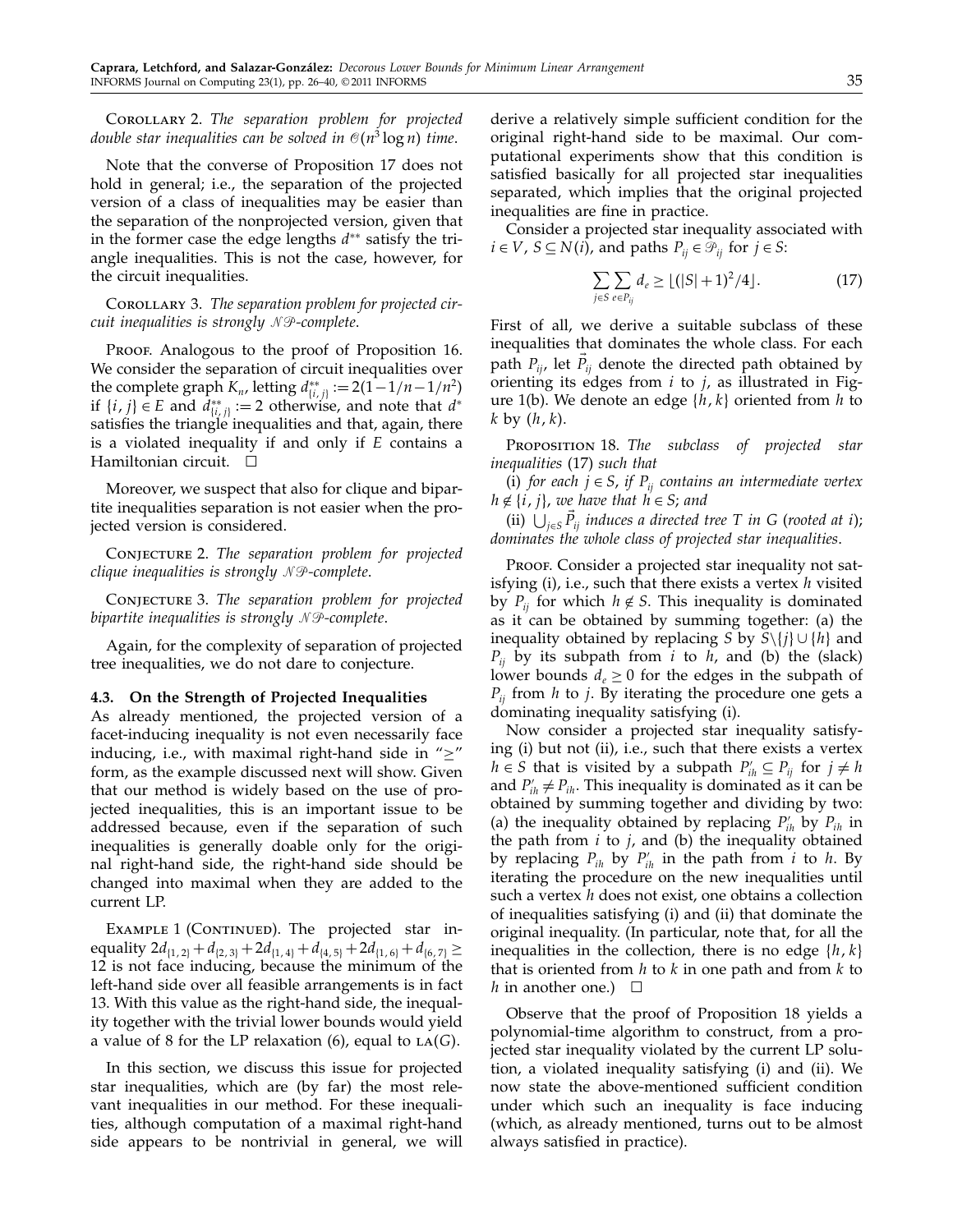PROPOSITION 19. Consider a projected star inequality satisfying (i) and (ii) in Proposition 18, let  $\{1, \ldots, s\}$  be the neighbors of *i* in T and, for  $j = 1, \ldots, s$ ,  $T<sup>j</sup>$  be the subtree of T rooted at j. If there exists a partition of  $\{1, \ldots, s\}$  into  $S^1$  and  $S^2$  such that  $|\sum_{j\in S^1} |T^j| - \sum_{j\in S^2} |T^j|| \leq 1$ , then the inequality is face inducing.

Proof. We let  $w_e := |\{j \in S: \vec{P}_{ij} \ni e\}|$  for each oriented edge  $e \in T$  be the number of paths containing e. Moreover, for each vertex h in T, we let  $\delta^+_T(h)$  denote the set of edges leaving  $h$  in  $T$ . Note that, if (ii) is satisfied, condition (i) is equivalent to stating that, for each oriented edge  $(h, k) \in T$ ,

$$
w_{(h,k)} = 1 + \sum_{e \in \delta_T^+(k)} w_e \tag{18}
$$

(in words, out of all paths visiting  $k$ , one ends in  $k$  and the other ones continue).

Note that the left-hand side of the inequality has the form  $\sum_{e \in T} w_e d_e$ ; i.e., it can be seen as the objective function of the weighted variant of MinLA over a tree. We show that there exists a layout of the vertices in  $T$  in which the value of this objective function is  $\lfloor (|T|+1)^2/4 \rfloor$ , which implies that the right-hand side is as large as possible. In fact, we show that this is the cost of any layout such that (a) the vertices in  $\bigcup_{j\in S^1} T^j$ (respectively,  $\bigcup_{j\in S^2} T^j$ ) appear to the left (respectively, right) of i and (b) for  $j \in S^1$  (respectively,  $j \in S^2$ ), for each oriented edge  $(h, k) \in T^j$ , *h* is to the right (respectively, left) of  $k$ .

Indeed, consider a layout satisfying (a) and (b). By keeping this layout and the set of vertices unchanged, we transform T into a sequence of different trees for which the layout cost is the same, ending with a star having *i* as a center and all edge weights equal to one, for which the cost of the layout is indeed the required value because, by (a),  $\sum_{j \in S^1} |T^j|$  vertices are to the left of *i* and  $\sum_{j \in S^2} |T^j|$  vertices are to the right of *i* (i.e., the same number of vertices, modulo one, are to the left and the right of the star center, meaning that the star layout is optimal).

If  $w_e = 1$  for  $e \in T$ , T is already a star and there is nothing to be done. Otherwise, consider an oriented edge  $(h, k) \in T$  such that  $w_{(h, k)} > 1$  (possibly with  $h = i$ ), along with another oriented edge  $(k, l) \in T$ , noting that such an edge exists by (18) (possibly with  $w_{(k, l)} = 1$ ). Recalling (b), we focus on the case in which  $h$ ,  $k$ , and  $l$  appear in this order in the layout from left to right (i.e., { $h$ ,  $k$ ,  $l$ }  $\subseteq \bigcup_{j \in S^2} T^j \cup \{i\}$ ), the opposite case being identical. We remove from T edge  $(k, l)$ , add to T edge  $(h, l)$  with  $w_{(h, l)} := w_{(k, l)}$ , and redefine  $w_{(h,k)} := w_{(h,k)} - w_{(k,l)}$ . It is easy to check that the new weights still satisfy (18) and that the cost of the layout is the same for the new tree (and weights). By iterating the procedure, we end up with a tree  $T$  such that  $\overrightarrow{w_e} = 1$  for  $e \in T$ .  $\Box$ 

# 5. Computational Experiments

Our algorithm was implemented in C and run on a PC with processor Intel Core 2 Duo 3.33 GHz and 2 GB of RAM under Microsoft Windows XP Professional Version 2002 SP2, using CPLEX 11.2 as the LP solver. As the results in this section show, our approach may be quite time consuming, so we imposed a time limit of one day (86,400 seconds) of CPU time for each instance.

## 5.1. Separation Heuristics

Triangle, path, (projected) star, and double star inequalities are separated efficiently in our code by the methods illustrated in §4. In this section, we illustrate the heuristic procedures used to separate the remaining inequalities for the complete graph  $K_n$ . According to Proposition 17, these procedures can be used also for their projected versions. The general impression is that it is fairly easy to find violated inequalities whatever the heuristic used.

For clique inequalities (8), we use a simple greedy heuristic that defines the clique S by starting with the vertex *i* such that  $\sum_{j \in V \setminus \{i\}} d_{\{i,j\}}^*$  is minimum and then, at each iteration, adding the vertex  $j$  such that a suitable weighted combination of  $\sum_{i \in S} d_{\{i,j\}}^*$  and  $\sum_{i\in V\setminus (S\cup \{j\})} d_{\{i,j\}}^*$  is minimum. For each set S considered in the various iterations (and for its complement  $V \setminus S$ , we test violation of the corresponding clique inequality.

For bipartite inequalities (10), note that, once the set of p vertices in one side of the bipartition is fixed, the separation is easy by using the same observations as in the separation of (double) star inequalities. Accordingly, we first enumerate all sets for  $p = 2$  (and q even) and check the associated bipartite inequalities. Then, letting S be the initially empty set of vertices on one side of the bipartition, we perform a sequence of iterations adding to S the vertex such that  $\sum_{i \in V \setminus (S \cup \{j\})} d_{\{i,j\}}^*$ is minimized, and if  $p = |S| > 2$ , we check the associated bipartite inequalities.

We use two simple heuristic procedures for the separation of tree inequalities (14). In the first one, for each vertex  $i \in V$ , we consider each partial (shortest path) tree  $T$  in one of the iterations of Dijkstra's algorithm with source i and edge weights  $d^*$ , and check the tree inequality for  $T$  (the right-hand side  $LA(T)$  is computed by our implementation of the algorithm in Shiloach 1979). The second procedure is analogous, considering each partial (shortest spanning) tree T in one of the iterations of Prim's algorithm with source  $i$  and edge weights  $d^*$ .

Finally, for circuit inequalities (9), we find a maximum-weight collection of vertex-disjoint circuits in  $K_n$  (some of the vertices may not be contained in any circuit) by letting the weight of each edge  $e$  be equal to  $2 - d^*_{e}$  (recall the proof of Proposition 16).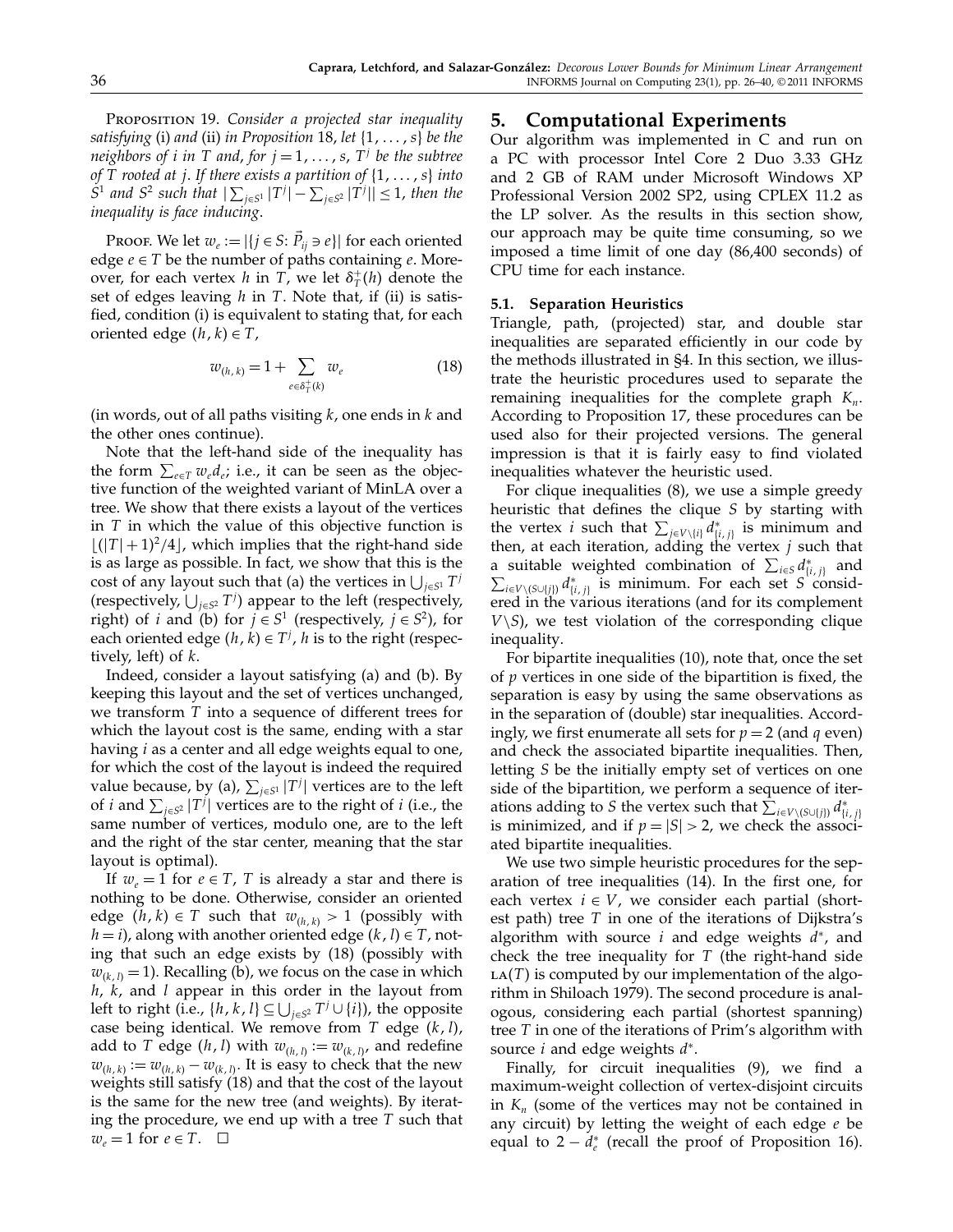Such a collection can be found efficiently by matching techniques. Then, we check the inequality associated with each circuit in the collection.

## 5.2. Implementation Details

We report the results for the LP relaxations in §2. In our cutting plane approach, we initialized these relaxations with the *n* star inequalities (7) having, for  $i \in V$ , vertex *i* as center and  $S = N(i)$ . When the dense LP relaxation (2) is solved, the clique inequality (8) with  $S = V$  (given that V itself is a clique of  $K_n$ ) is also added.

We solve all the LPs in the cutting plane process by dual simplex. After the solution of each LP relaxation, we separate inequalities in the following order.

For the dense LP relaxation (2), the first inequalities that are separated (by complete enumeration) are the triangle inequalities (3). For the sparse LP relaxation (1) and the projected LP relaxation (6), we may or may not separate the path inequalities (5), because, according to the discussion in §2 these inequalities do not improve the final lower bound if the time limit is not reached, but their explicit addition may speed up the solution process. We will indicate in the results if (5) were separated.

After having separated (3) in the dense case and, possibly, (5) in the projected case, we separate, in this order:

• star inequalities, by the exact algorithm in Proposition 13;

- clique inequalities, by the heuristic in §5.1;
- circuit inequalities, by the heuristic in §5.1;
- tree inequalities, by the two heuristics in §5.1;

• double star inequalities, by the exact algorithm in Proposition 14; and

• bipartite inequalities, by the heuristic in §5.1.

As the results below will show, the star inequalities, whose separation is very easy, are by far the most important ones in our approach. Moreover, for the projected LP relaxation, we often separate several projected star inequalities (17) associated with the same star inequality (7) of  $K_n$ . This is because the shortest path (according to distances  $d^*$ ) from the center i of the star to the vertices in S changes from iteration to iteration. To limit this phenomenon, if there were violated projected star inequalities with center  $i \in V$  for a given number of consecutive cutting plane iterations, before adding a further projected star inequality (17) associated with *i* and  $S \subseteq N(i)$ , we consider all edges  $e = \{i, j\}$  for  $j \in S$ , and (a) if  $d_e$  is not yet a variable of the current LP (this is possible only if  $\{i, j\} \notin E$ ), we add it; and (b) if not present, we add the path inequality (5) associated with edge  $\{i, j\}$  and with the current shortest path  $P_{ii}$  from *i* to *j*. (Given that we may add path inequalities associated with edges not in E, this is important also in case we separate explicitly (5) for the edges in E.)

#### 5.3. Benchmark Instances

We first considered the well-known instances from the Petit test set (Petit 2003b), available at http://www. lsi.upc.edu/∼jpetit/MinLA/Experiments/. On the largest instances of this test set, the time limit was exceeded even when trying to solve the sparse LP relaxation (1) with  $\mathcal G$  equal to the set of stars of G, which is essentially the simplest and fastest-to-compute lower bound discussed in this paper. Accordingly, we restricted our attention to the instances for which this lower bound could be computed. In fact, these are the instances with fewer than 3,000 edges (the next largest instance, randomA1, has almost 5,000 edges).

We also considered the bandwidth instances addressed in Caprara and Salazar-González (2005), available at http://www.informs.org/Journal/IJOC/ Online-Supplements/Volume-17-2005/Caprara-and-Salazar-Gonzalez-2005. Out of the associated connected graphs, we removed bcsstk02, as it is complete. Moreover, because all the results are identical for the six e05r∗ instances and the two rdb∗ instances (although the graphs are not, but they may be isomorphic), we give the results only for e05r0000 and and rdb200.

## 5.4. Comparison of the LP Relaxations in §2

In Table 3 we compare the lower bounds found by the LP relaxations illustrated in §2, using star inequalities only. For the projected LP relaxation (6) we report the results with and without the explicit separation of the path inequalities (5).

Table 3 shows that the sparse LP relaxation (1) can be solved within a relatively short time but the lower bounds produced are fairly poor. The situation does not change substantially if, in addition to star inequalities, other inequalities are added to this relaxation. In other words, considering inequalities associated with subgraphs of the complete graph (rather than the specific graph considered) appears to be essential to finding good lower bounds.

Moreover, the table shows that the dense LP relaxation (2) and (3), which would produce the same lower bounds as (6) if solved to optimality, is much (a few orders of magnitude) slower to be solved, exceeding the time limit in all but two instances. For the cases in which (2) and (3) reaches the time limit, with the exception of instance gd96b, the lower bound it finds is much worse than the one found by (6).

Although it often reaches the time limit, the lower bounds produced by (6) are very good for instances c∗y, for which the previous relative gap between bestknown heuristic and lower bound values was roughly 80%, and fairly good for instances gd∗, for which the previous relative gap was roughly 50%–75%, with the exception of gd96a, for which it was roughly 95%. The lower bound for bintree10 is not bad, whereas for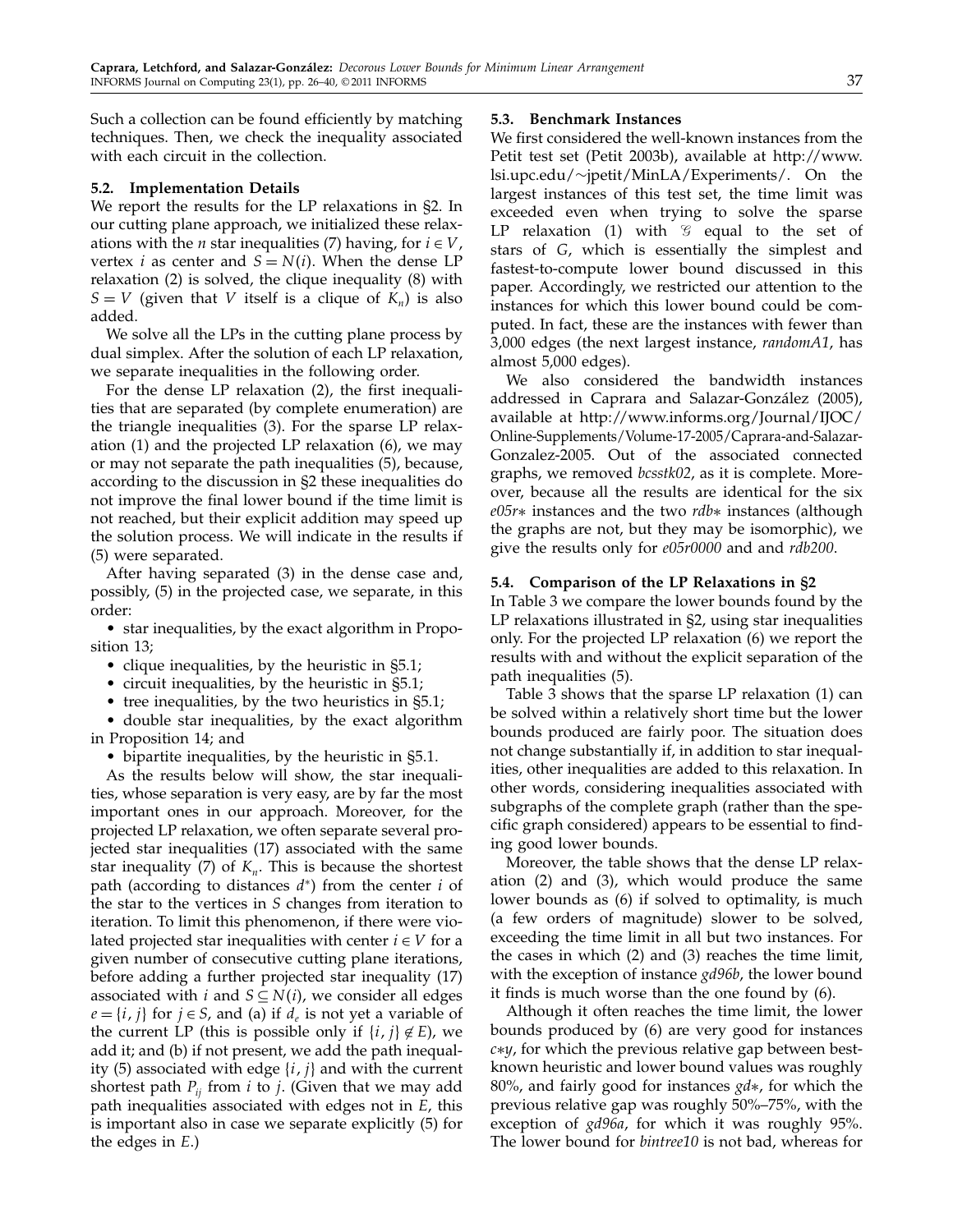|                     | LP(1)  |            |         | LP $(2)$ and $(3)$ |            |         | LP(6)   |            |         | $LP(6)$ and $(5)$ |            |          |
|---------------------|--------|------------|---------|--------------------|------------|---------|---------|------------|---------|-------------------|------------|----------|
| Name                | LВ     | Gap $(\%)$ | Time    | LВ                 | Gap $(\%)$ | Time    | LВ      | Gap $(\%)$ | Time    | LВ                | Gap $(\%)$ | Time     |
| gd95c               | 312    | 38.3       | 0.3     | 424                | 16.2       | .889.6  | 424     | 16.2       | 0.3     | 424               | 16.2       | 0.3      |
| gd96a               | 6.708  | 93.0       | 2,237.8 | 8,755              | 90.8       | limit   | 70.674  | 25.8       | limit   | 77.860            | 18.3       | limit    |
| gd96b               | 1,199  | 15.3       | 1.5     | 1,199              | 15.3       | limit   | 1,261   | 10.9       | 5.2     | 1,261             | 10.9       | 9.3      |
| gd96c               | 193    | 62.8       | 0.1     | 376                | 27.6       | 2.822.6 | 376     | 27.6       | 1.2     | 376               | 27.6       | 0.5      |
| gd96d               | 920    | 61.5       | 4.6     | 912                | 61.9       | limit   | 1,966   | 17.8       | 28.3    | 1,966             | 17.8       | 27.0     |
| c1y                 | 25,431 | 59.1       | 293.7   | 27,093             | 56.5       | limit   | 59,948  | 3.7        | 4.511.9 | 59,948            | 3.7        | 10,259.8 |
| c2y                 | 29.604 | 62.4       | 465.4   | 31.295             | 60.3       | limit   | 76.229  | 3.2        | 5.617.3 | 76.229            | 3.2        | 8.684.8  |
| c3y                 | 37.184 | 69.8       | 961.6   | 38.529             | 68.7       | limit   | 113.801 | 7.6        | limit   | 113.739           | 7.6        | limit    |
| c4v                 | 28.137 | 75.5       | 869.2   | 29.528             | 74.3       | limit   | 106.942 | 7.0        | limit   | 106.627           | 7.2        | limit    |
| c5y                 | 29,773 | 69.3       | 687.7   | 31,237             | 67.7       | limit   | 88,741  | 8.4        | limit   | 86,755            | 10.4       | limit    |
| mesh $33 \times 33$ | 3.136  | 90.1       | 662.2   | 5.394              | 83.0       | limit   | 19.691  | 37.8       | limit   | 20.042            | 36.7       | limit    |
| bintree10           | 1,362  | 63.1       | 909.0   | 2,098              | 43.2       | limit   | 2.847   | 23.0       | 47.1    | 2.847             | 23.0       | 45.9     |

Table 3 Lower Bounds and Running Times for the LP Relaxations in §2 with Star Inequalities Only

Note. Time limit of 86,400 seconds.

 $mesh33 \times 33$  the solution may be far from convergence when the time limit is reached, although these two instances are of limited interest because their optimal value is known.

All in all, Table 3 clearly shows that (6) widely outperforms the other two. As for the explicit separation of (5), sometimes it pays off, notably for instance gd96a, and sometimes it does not. According to the present discussion, in the remainder of this section we will not consider LPs (1) and (2) and (3) any more, and we report the results found by (6) both without and with the explicit separation of (5).

# 5.5. Results with the Addition of the Inequalities in §3

Table 4 presents the results of LP relaxation (6) when, besides star inequalities, all the other inequalities in §3 are separated by the heuristic procedures outlined above. For instance bintree10, the separation of tree inequalities leads to the optimal value (which is not surprising), and then the method keeps on finding violated inequalities until the time limit. For the four small  $gd^*$  instances, the lower bound improvement is notable, although not impressive, but the running time increases by a couple of orders of magnitude. Note that our separation heuristics find plenty of violated inequalities, and our impression is that even with an exact separation the lower bounds would be similar. For instances  $c1y$  and  $c2y$ , although about 90% of the time limit is available when the solution of the LP with star inequalities only is complete, the lower bound improvement from then to the time limit is negligible. Of course, there is no improvement for the instances for which the time limit was reached already by separating star inequalities only. In summary, the other inequalities—which are the most natural ones to consider in addition to stars and are facet inducing as well—give limited improvements for these instances and for the instances in which the

LP relaxation with stars only is solved within a tiny fraction of the time limit. This is not the case for the instances from Caprara and Salazar-González (2005), as mentioned in §5.6.

# 5.6. Results for the Instances in Caprara and Salazar-González (2005)

To find a MinLA heuristic solution for the instances from Caprara and Salazar-González (2005), we applied a multistart local search procedure kindly provided to us by Gerd Reinelt (2009).

In Table 5, we report the results of LP relaxation of (6) for these instances, both restricting attention to star inequalities only and separating all the inequalities in §3. (Moreover, for these instances, models (1) and (2) and (3) give much poorer results, which are not reported. The only exception is instance bcsstk01, for which model (2) and (3) finds a lower bound value of 971 within minutes.)

These results show that the quality of our lower bounds is variable for these instances, with a relative gap ranging from 0% (we could solve to proven

Table 4 Lower Bounds and Running Times for LP Relaxation (6) with All Inequalities in §3

|                    |         | LP(6)      |         | $LP(6)$ and $(5)$ |            |         |  |  |  |
|--------------------|---------|------------|---------|-------------------|------------|---------|--|--|--|
| Name               | LВ      | Gap $(\%)$ | Time    | LВ                | Gap $(\%)$ | Time    |  |  |  |
| ad95c              | 443     | 12.5       | 113.6   | 443               | 12.5       | 68.3    |  |  |  |
| ad96a              | 70.674  | 25.8       | limit   | 77.860            | 18.3       | limit   |  |  |  |
| qd96b              | 1.281   | 9.5        | 493.5   | 1.281             | 9.5        | 889.8   |  |  |  |
| ad96c              | 402     | 22.5       | 218.1   | 402               | 22.5       | 390.3   |  |  |  |
| qd96d              | 2,021   | 15.5       | 1,669.0 | 2.021             | 15.5       | 1,642.2 |  |  |  |
| c1y                | 59.970  | 3.6        | limit   | 59.971            | 3.6        | limit   |  |  |  |
| c2y                | 76.251  | 3.2        | limit   | 76.253            | 3.2        | limit   |  |  |  |
| c3v                | 113.801 | 7.6        | limit   | 113.739           | 7.6        | limit   |  |  |  |
| c4y                | 106.942 | 7.0        | limit   | 106.627           | 7.2        | limit   |  |  |  |
| c5y                | 88.741  | 8.4        | limit   | 86.755            | 10.4       | limit   |  |  |  |
| mesh33 $\times$ 33 | 19.691  | 37.8       | limit   | 20.042            | 36.7       | limit   |  |  |  |
| bintree10          | 3.696   | 0.0        | limit   | 3.696             | 0.0        | limit   |  |  |  |

Note. Time limit of 86,400 seconds.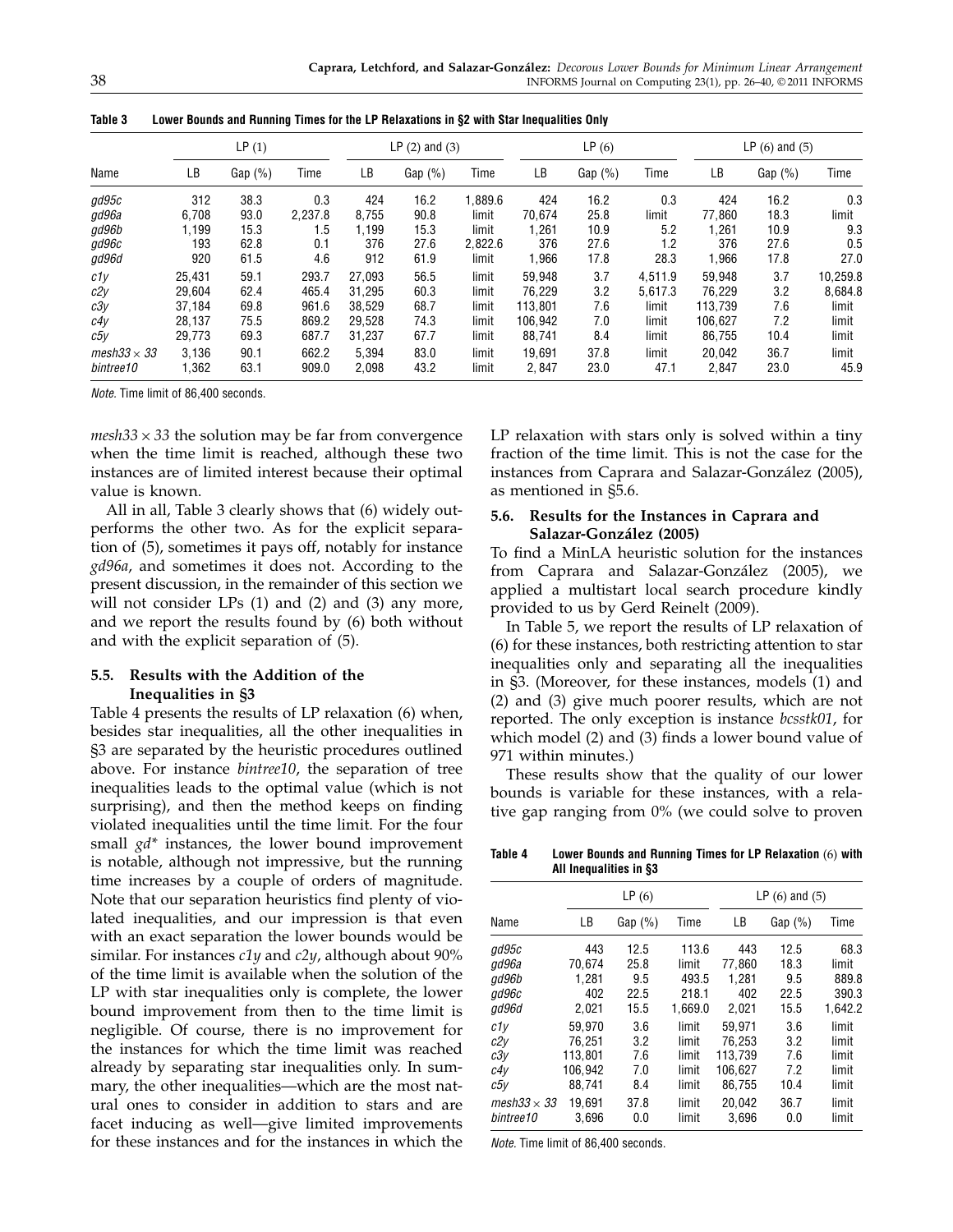## Table 5 Results for the Bandwidth Benchmark Graphs in Caprara and Salazar-González (2005)

|             |     |       |        | $LP(6)$ (star) |          |        | $LP(6)$ (all) |          |        | $LP(6)$ and $(5)$ (star) |          |        | LP $(6)$ and $(5)$ $(all)$ |          |  |
|-------------|-----|-------|--------|----------------|----------|--------|---------------|----------|--------|--------------------------|----------|--------|----------------------------|----------|--|
| Name        | n   | m     | LB     | Gap $(%)$      | Time     | LB     | Gap $(%)$     | Time     | LB     | Gap (%)                  | Time     | LB     | Gap (%)                    | Time     |  |
| bcspwr01    | 39  | 46    | 84     | 20.8           | 0.0      | 91     | 14.2          | 0.8      | 84     | 20.8                     | 0.0      | 91     | 14.2                       | 0.7      |  |
| bcspwr02    | 49  | 59    | 130    | 19.3           | 0.1      | 144    | 10.6          | 2.0      | 130    | 19.3                     | 0.0      | 144    | 10.6                       | 1.8      |  |
| bcspwr03    | 118 | 179   | 567    | 16.5           | 1.4      | 588    | 13.4          | 189.5    | 567    | 16.5                     | 0.9      | 588    | 13.4                       | 254.6    |  |
| bcspwr04    | 274 | 669   | 3,623  | 23.0           | 789.2    | 3,696  | 21.4          | limit    | 3,623  | 23.0                     | 105.9    | 3,700  | 21.4                       | limit    |  |
| bcsstk01    | 48  | 176   | 778    | 31.3           | 2.7      | 971    | 14.2          | 23,232.8 | 778    | 31.3                     | 1.7      | 972    | 14.1                       | 38,481.1 |  |
| bcsstk02    | 66  | 2.145 | 35,937 | 25.0           | limit    | 35,937 | 25.0          | limit    | 35,937 | 25.0                     | 6,908.2  | 35,937 | 25.0                       | limit    |  |
| bcsstk04    | 132 | 1,758 | 25,762 | 13.6           | 5,674.6  | 27,518 | 7.7           | limit    | 25,762 | 13.6                     | 2,434.9  | 27,569 | 7.5                        | limit    |  |
| bcsstk05    | 153 | 1,135 | 9,614  | 13.1           | 1,710.6  | 9,653  | 12.7          | limit    | 9,614  | 13.1                     | 1,742.1  | 9,653  | 12.7                       | limit    |  |
| $can - 24$  | 24  | 68    | 179    | 14.8           | 0.1      | 203    | 3.3           | 2.8      | 179    | 14.8                     | 0.1      | 203    | 3.3                        | 3.4      |  |
| $can - 61$  | 61  | 248   | 1,083  | 4.7            | 3.7      | 1,119  | 1.6           | 1,221.4  | 1,083  | 4.7                      | 1.3      | 1,119  | 1.6                        | 538.0    |  |
| $can -62$   | 62  | 78    | 171    | 19.3           | 0.1      | 187    | 11.8          | 4.2      | 171    | 19.3                     | 0.1      | 187    | 11.8                       | 5.1      |  |
| $can - 73$  | 73  | 152   | 797    | 27.5           | 6.8      | 971    | 11.7          | 2,016.8  | 797    | 27.5                     | 2.6      | 971    | 11.7                       | 4,855.5  |  |
| can-96      | 96  | 336   | 1,609  | 40.5           | 154.2    | 2,105  | 22.1          | 27,786.0 | 1,609  | 40.5                     | 39.9     | 2,105  | 22.1                       | 8,280.6  |  |
| can-144     | 144 | 576   | 1,752  | 45.7           | 142.2    | 2,304  | 28.5          | 19,608.4 | 1,752  | 45.7                     | 2.4      | 2,304  | 28.5                       | 1,710.6  |  |
| can-161     | 161 | 608   | 4,568  | 31.8           | 1,788.9  | 5,657  | 15.5          | limit    | 4,568  | 31.8                     | 628.9    | 5,569  | 16.8                       | limit    |  |
| can-187     | 187 | 652   | 3,053  | 41.2           | 17,521.6 | 3,827  | 26.2          | limit    | 3,051  | 41.2                     | limit    | 3,051  | 41.2                       | limit    |  |
| can-229     | 229 | 774   | 6,155  | 36.6           | 11,094.8 | 7,461  | 23.1          | limit    | 6,155  | 36.6                     | 6,707.4  | 7,461  | 23.1                       | limit    |  |
| can-256     | 256 | 1,330 | 18,211 | 20.9           | 33,942.8 | 20,627 | 10.4          | limit    | 18,162 | 21.1                     | limit    | 18,162 | 21.1                       | limit    |  |
| can-268     | 268 | 1,407 | 17,377 | 19.6           | limit    | 17,377 | 19.6          | limit    | 17,304 | 19.9                     | limit    | 17,304 | 19.9                       | limit    |  |
| can-292     | 292 | 1,124 | 14,144 | 28.2           | 18,653.5 | 14,981 | 24.0          | limit    | 14,144 | 28.2                     | 4,354.2  | 15,012 | 23.8                       | limit    |  |
| $dwt - 59$  | 59  | 104   | 222    | 23.2           | 0.2      | 258    | 10.7          | 55.4     | 222    | 23.2                     | 0.1      | 258    | 10.7                       | 88.2     |  |
| $dwt - 66$  | 66  | 127   | 192    | 0.0            | 0.0      | 192    | 0.0           | 1.7      | 192    | 0.0                      | 0.0      | 192    | 0.0                        | 1.7      |  |
| $dwt - 72$  | 72  | 75    | 143    | 14.4           | 0.1      | 150    | 10.2          | 6.7      | 143    | 14.4                     | 0.1      | 149    | 10.8                       | 7.0      |  |
| $dwt - 87$  | 87  | 227   | 879    | 5.7            | 4.5      | 897    | 3.8           | 20,761.1 | 879    | 5.7                      | 3.8      | 897    | 3.8                        | 18,430.7 |  |
| $dwt - 162$ | 162 | 510   | 1,832  | 24.6           | 4,667.1  | 2,032  | 16.4          | limit    | 1,832  | 24.6                     | 3,901.4  | 2,029  | 16.5                       | limit    |  |
| dwt-193     | 193 | 1,650 | 21,021 | 15.0           | 24,126.8 | 23,073 | 6.8           | limit    | 21,021 | 15.0                     | 8,653.6  | 23,154 | 6.4                        | limit    |  |
| dwt-209     | 209 | 767   | 5,731  | 10.3           | 2,001.5  | 5,905  | 7.5           | limit    | 5,731  | 10.3                     | 516.3    | 5,905  | 7.5                        | limit    |  |
| $dwt - 221$ | 221 | 704   | 3,571  | 5.5            | 2,721.9  | 3,603  | 4.7           | limit    | 3,571  | 5.5                      | 634.6    | 3,603  | 4.7                        | limit    |  |
| $dwt - 245$ | 245 | 608   | 3,403  | 11.8           | 382.1    | 3,422  | 11.3          | limit    | 3,403  | 11.8                     | 128.2    | 3,422  | 11.3                       | limit    |  |
| bwm200      | 200 | 298   | 484    | 2.4            | 403.4    | 495    | 0.2           | 2.409.1  | 484    | 2.4                      | 234.4    | 495    | 0.2                        | 33,409.2 |  |
| e05r0000    | 236 | 2,847 | 41,814 | 29.2           | limit    | 41,814 | 29.2          | limit    | 43,377 | 26.5                     | limit    | 43,377 | 26.5                       | limit    |  |
| fidap001    | 216 | ,2079 | 32,419 | 15.0           | limit    | 32,419 | 15.0          | limit    | 32,325 | 15.2                     | limit    | 32,325 | 15.2                       | limit    |  |
| fidap005    | 27  | 126   | 402    | 2.9            | 0.2      | 412    | 0.5           | 5.4      | 402    | 2.9                      | 0.2      | 412    | 0.5                        | 4.2      |  |
| fidapm05    | 42  | 239   | 975    | 2.8            | 2.3      | 998    | 0.5           | 7,492.9  | 975    | 2.8                      | 0.9      | 998    | 0.5                        | 805.2    |  |
| Ishp-265    | 265 | 744   | 5,137  | 15.6           | 13,761.3 | 5,497  | 9.7           | limit    | 5,137  | 15.6                     | 22,256.4 | 5,602  | 8.0                        | limit    |  |
| lund-a      | 147 | 1,151 | 9,489  | 16.2           | 6,679.3  | 10,760 | 5.0           | limit    | 9,489  | 16.2                     | 2,530.1  | 10,772 | 4.9                        | limit    |  |
| lund-b      | 147 | 1,147 | 9,465  | 15.4           | 5,441.1  | 10,692 | 4.5           | limit    | 9,465  | 15.4                     | 3,156.9  | 10,712 | 4.3                        | limit    |  |
| nos4        | 100 | 247   | 943    | 8.5            | 9.9      | 976    | 5.3           | 59,118.0 | 943    | 8.5                      | 5.7      | 976    | 5.3                        | 60,497.5 |  |
| pde225      | 225 | 420   | 2,145  | 29.4           | 725.5    | 2,539  | 16.5          | 70,519.0 | 2,145  | 29.4                     | 287.4    | 2,538  | 16.5                       | limit    |  |
| rdb200      | 200 | 460   | 2,581  | 31.5           | 1,144.3  | 3,052  | 19.0          | limit    | 2,581  | 31.5                     | 267.6    | 3,066  | 18.6                       | 73,463.6 |  |
| saylr1      | 238 | 445   | 2,313  | 25.6           | 1,208.7  | 2,673  | 14.0          | limit    | 2,313  | 25.6                     | 257.7    | 2,676  | 13.9                       | limit    |  |
| steam1      | 240 | 1,761 | 21,017 | 26.3           | 57,429.7 | 21,559 | 24.4          | limit    | 21,017 | 26.3                     | limit    | 21,017 | 26.3                       | limit    |  |
| steam3      | 80  | 424   | 1,360  | 4.0            | 30.8     | 1,382  | 2.4           | limit    | 1,360  | 4.0                      | 8.3      | 1,406  | 0.7                        | limit    |  |
| tub100      | 100 | 148   | 236    | 4.1            | 1.9      | 245    | 0.4           | 74.3     | 236    | 4.1                      | 0.2      | 245    | 0.4                        | 71.5     |  |

Note. Time limit of 86,400 seconds.

optimality instance  $dwt$ —66) to about 35%. Moreover, the quality of the bounds increases significantly with the addition of other inequalities besides stars, a notable difference with respect to the classical MinLA instances discussed so far. In any case, for about a third of the instances, the gap is less than 10%, representing a first significant step toward proving that the solutions found by the common heuristics are near optimal.

# 6. Conclusions

The MinLA instances in the literature are a wellestablished benchmark for the problem. In this paper, we show for the first time that the best-known heuristic solutions in the literature are indeed near optimal for most of these instances. We hope that our contribution will stimulate further research in this direction. This result is obtained by combining two LP relaxations that were already tested previously with limited success, namely, the sparse LP relaxation (1) and the dense LP relaxation (2), into a unique projected LP relaxation (6) that combines the advantages of both.

LP relaxation (6) has the following two main limits. First of all, although we have put a lot of effort into speeding up the computation, for many instances even only solving the relaxation with star inequalities